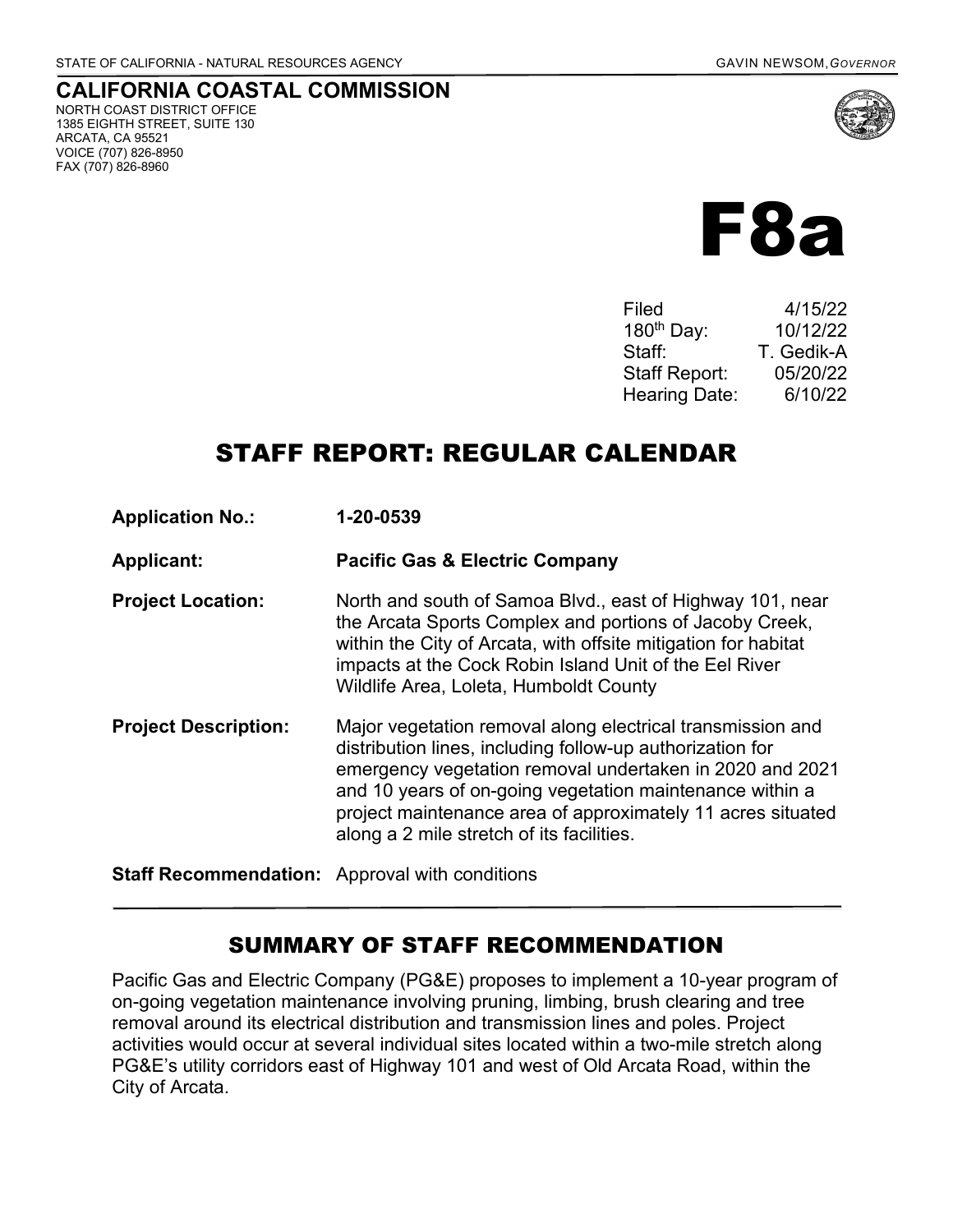PG&E is required to perform ongoing vegetation management around its utility lines to comply with state and federal laws and regulations, including requirements to maintain minimum safety clearance setbacks to avoid service interruptions. The proposed project qualifies as a repair and maintenance activity for which a CDP is required because the work involves the use of mechanized equipment within 20 feet of coastal waters and streams and/or within environmentally sensitive riparian and wetland habitat areas (ESHA).

The key Coastal Act issues raised by this project are the potential for adverse impacts to ESHA, including riparian woodland, wetlands, coastal streams and sensitive species. In total, the project would result in the repeated clearing over a 10-year permitting period of approximately 4.78 acres of wetland and riparian ESHA within the 10.86-acre project area and removing 61 trees (including follow-up authorization for 21 trees and vegetation already removed under emergency permit authorizations in 2020 and 2021). The project could directly or indirectly affect multiple rare and sensitive plant and wildlife species and nesting birds. Many of the project sites are also in close proximity to coastal streams and waterways supporting rare and sensitive anadromous fish species.

To avoid and minimize these impacts, PG&E has proposed to implement a variety of protective measures to minimize habitat disruption and other environmental impacts associated with the vegetation removal activities. Commission staff recommends Special Conditions 3 through 6 to implement PG&E's proposed measures and additional measures to protect sensitive habitats and offset any anticipated impacts to ESHA.

PG&E proposes to mitigate for direct impacts to sensitive habitat areas resulting from removal of vegetation and trees by restoring 4.78 acres of riparian forest off-site, on property owned and managed by California Department of Fish and Wildlife (CDFW). The off-site mitigation property is located approximately 25 miles southwest of the impact site. Staff recommends Special Condition 7 requiring preparation of a final Offsite Habitat Mitigation Plan that provides for, among other things: (1) restoration of at least 4.78 acres of riparian habitat; (2) performance standards that include a minimum of 60 percent cover of native plants by year 5; (3) ten years of monitoring and maintenance; and (4) submittal of annual monitoring reports. If the final monitoring report indicates that the habitat mitigation project has been unsuccessful, in part or in whole, based on the approved goals, objectives, and success standards set forth in the approved final Offsite Habitat Mitigation Plan, the permittee shall submit a revised or supplemental plan to remediate those portions of the original plan that did not meet the approved goals, objectives, and performance standards.

Staff believes that the vegetation maintenance project, as conditioned, is consistent with the Chapter 3 policies of the Coastal Act. Therefore, Commission staff recommends **approval** of CDP application 1-20-0539, as conditioned.

#### **The motion to adopt the staff recommendation of approval with conditions is found on [page 4](#page-3-0).**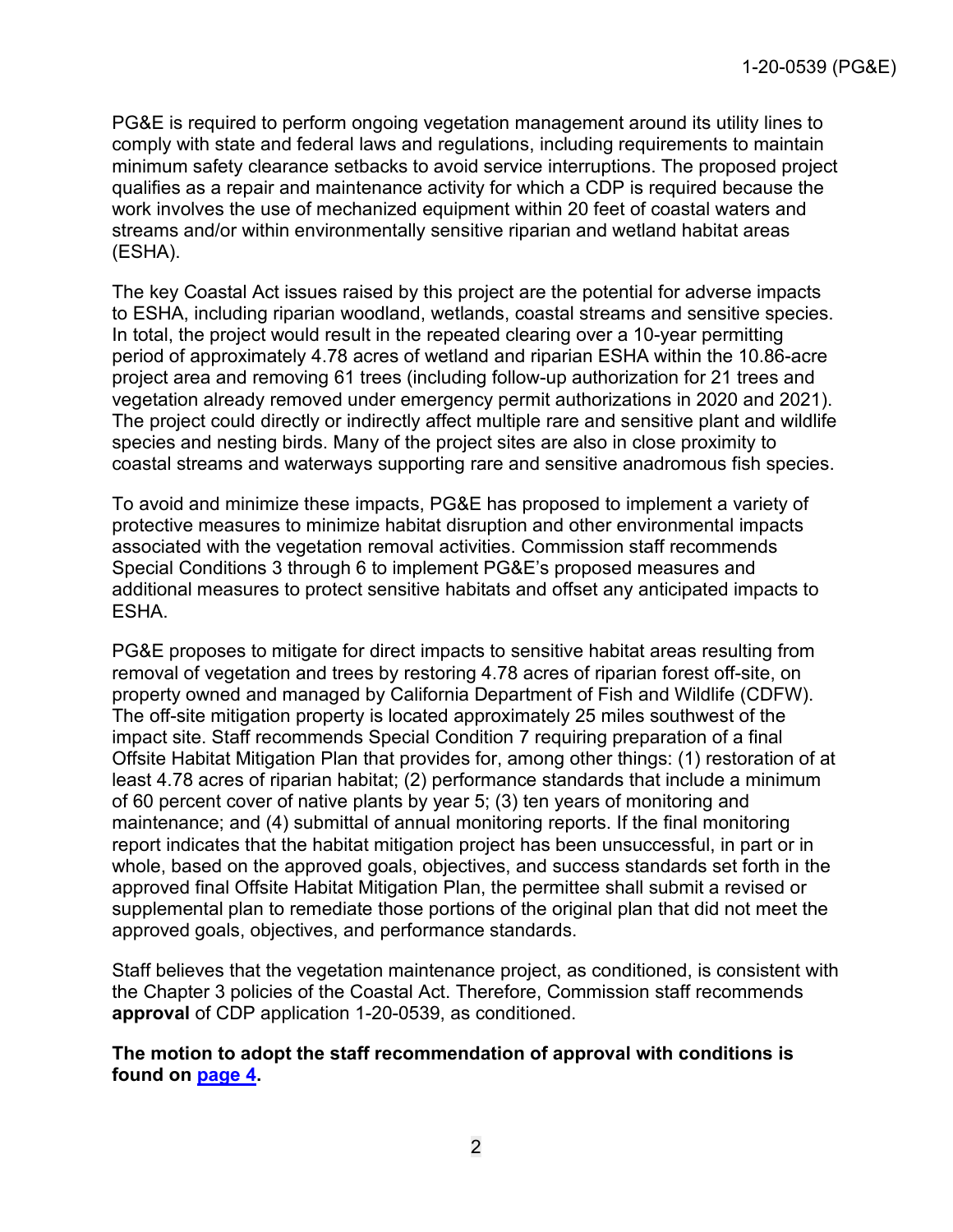# Table of Contents

| L.                                                                      |    |
|-------------------------------------------------------------------------|----|
| II.                                                                     |    |
|                                                                         |    |
|                                                                         |    |
|                                                                         |    |
|                                                                         |    |
|                                                                         |    |
|                                                                         |    |
|                                                                         | 18 |
| E. Permit Authority, Extraordinary Methods of Repair and Maintenance 18 |    |
|                                                                         |    |
|                                                                         |    |
|                                                                         |    |
|                                                                         |    |
|                                                                         |    |
|                                                                         | 31 |
|                                                                         | 33 |
|                                                                         | 34 |
|                                                                         |    |
|                                                                         |    |

# **APPENDICES**

[Appendix A.](https://documents.coastal.ca.gov/reports/2022/6/f8a/f8a-6-2022-appendix.pdf) Substantive File Documents

[Appendix B.](https://documents.coastal.ca.gov/reports/2022/6/f8a/f8a-6-2022-appendix.pdf) PG&E's Proposed Resource Protection Measures and BMPs

# **EXHIBITS**

- [Exhibit 1](https://documents.coastal.ca.gov/reports/2022/6/f8a/f8a-6-2022-exhibits.pdf)  Location and Affected Parcels Maps
- [Exhibit 2](https://documents.coastal.ca.gov/reports/2022/6/f8a/f8a-6-2022-exhibits.pdf)  ESHAs, Plant Communities and Potential Impact Areas
- **Exhibit 3** Estimated Work Scope Based on Previous Inspections
- [Exhibit 4](https://documents.coastal.ca.gov/reports/2022/6/f8a/f8a-6-2022-exhibits.pdf)  Examples of Vegetation Clearances and Safety Requirements
- $Exhibit 5 Exhibit 5 -$  Proposed Bird Nest Avoidance Procedures
- Exhibit  $6$  Conceptual Offsite Habitat Mitigation Plan
- Exhibit  $7 -$  Site Photos
- **[Exhibit 8](https://documents.coastal.ca.gov/reports/2022/6/f8a/f8a-6-2022-exhibits.pdf)  Excerpts from Cultural Constraints Report**
- [Exhibit 9](https://documents.coastal.ca.gov/reports/2022/6/f8a/f8a-6-2022-exhibits.pdf)  Coastal Commission Emergency Permits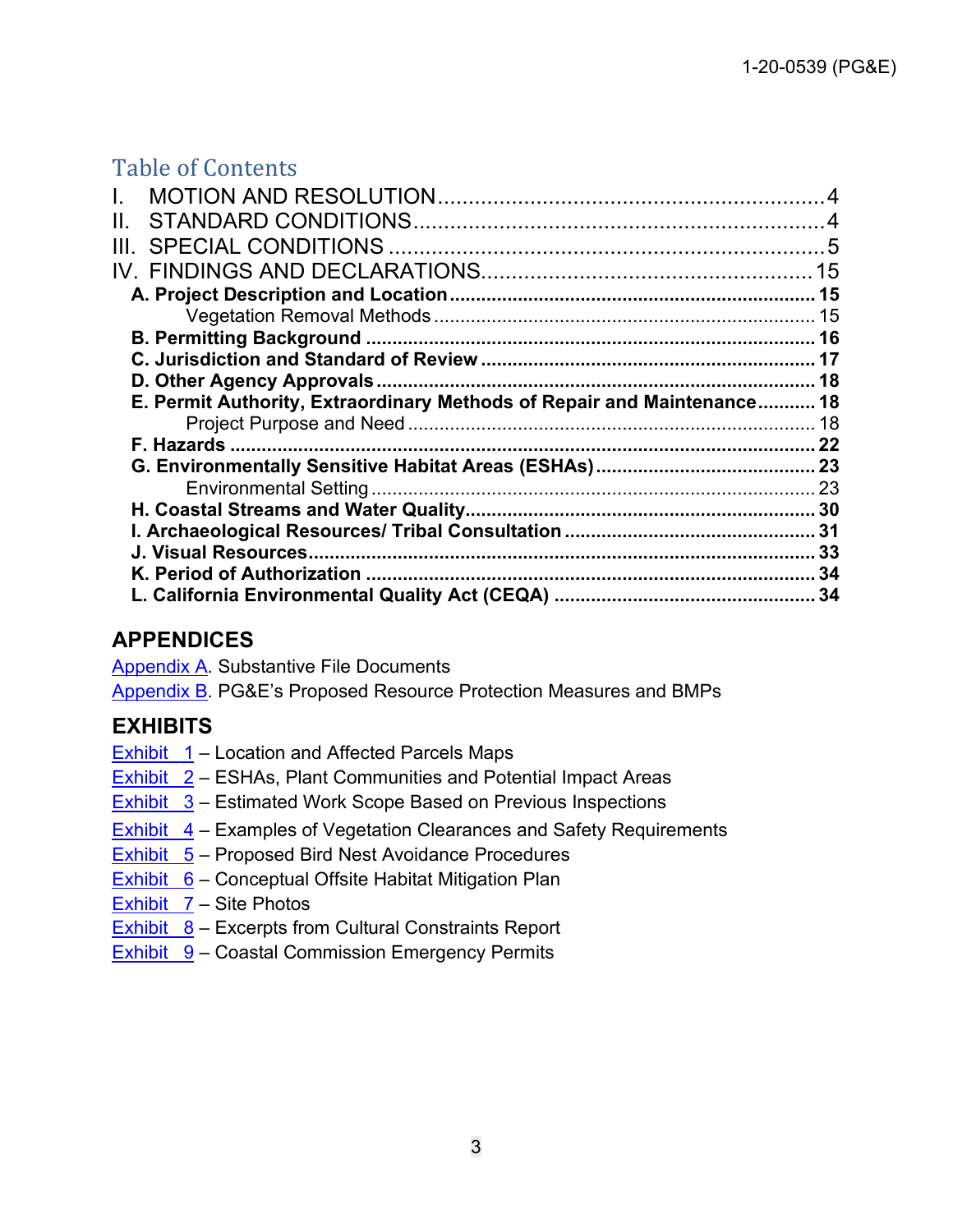# <span id="page-3-0"></span>**I. MOTION AND RESOLUTION**

#### **Motion:**

I move that the Commission **approve** Coastal Development Permit No. 1-20-0539 pursuant to the staff recommendation.

#### **Staff Recommendation of Approval:**

Staff recommends a **YES** vote. Passage of this motion will result in approval of the permit as conditioned and adoption of the following resolution and findings. The motion passes only by affirmative vote of a majority of the Commissioners present.

#### **Resolution to Approve the Permit:**

The Commission hereby approves a coastal development permit for the proposed development and adopts the findings set forth below on grounds that the development as conditioned will be in conformity with the policies of Chapter 3 of the Coastal Act. Approval of the permit complies with the California Environmental Quality Act because either 1) feasible mitigation measures and/or alternatives have been incorporated to substantially lessen any significant adverse effects of the development on the environment, or 2) there are no further feasible mitigation measures or alternatives that would substantially lessen any significant adverse impacts of the development on the environment.

# <span id="page-3-1"></span>**II. STANDARD CONDITIONS**

- **1. Notice of Receipt and Acknowledgment**. The permit is not valid and development shall not commence until a copy of the permit, signed by the applicant or authorized agent, acknowledging receipt of the permit and acceptance of the terms and conditions, is returned to the Commission office.
- **2. Expiration**. If development has not commenced, the permit will expire two years from the date on which the Commission voted on the application. Development shall be pursued in a diligent manner and completed in a reasonable period of time. Application for extension of the permit must be made prior to the expiration date.
- **3. Interpretation**. Any questions of intent of interpretation of any condition will be resolved by the Executive Director or the Commission.
- **4. Assignment**. The permit may be assigned to any qualified person, provided assignee files with the Commission an affidavit accepting all terms and conditions of the permit.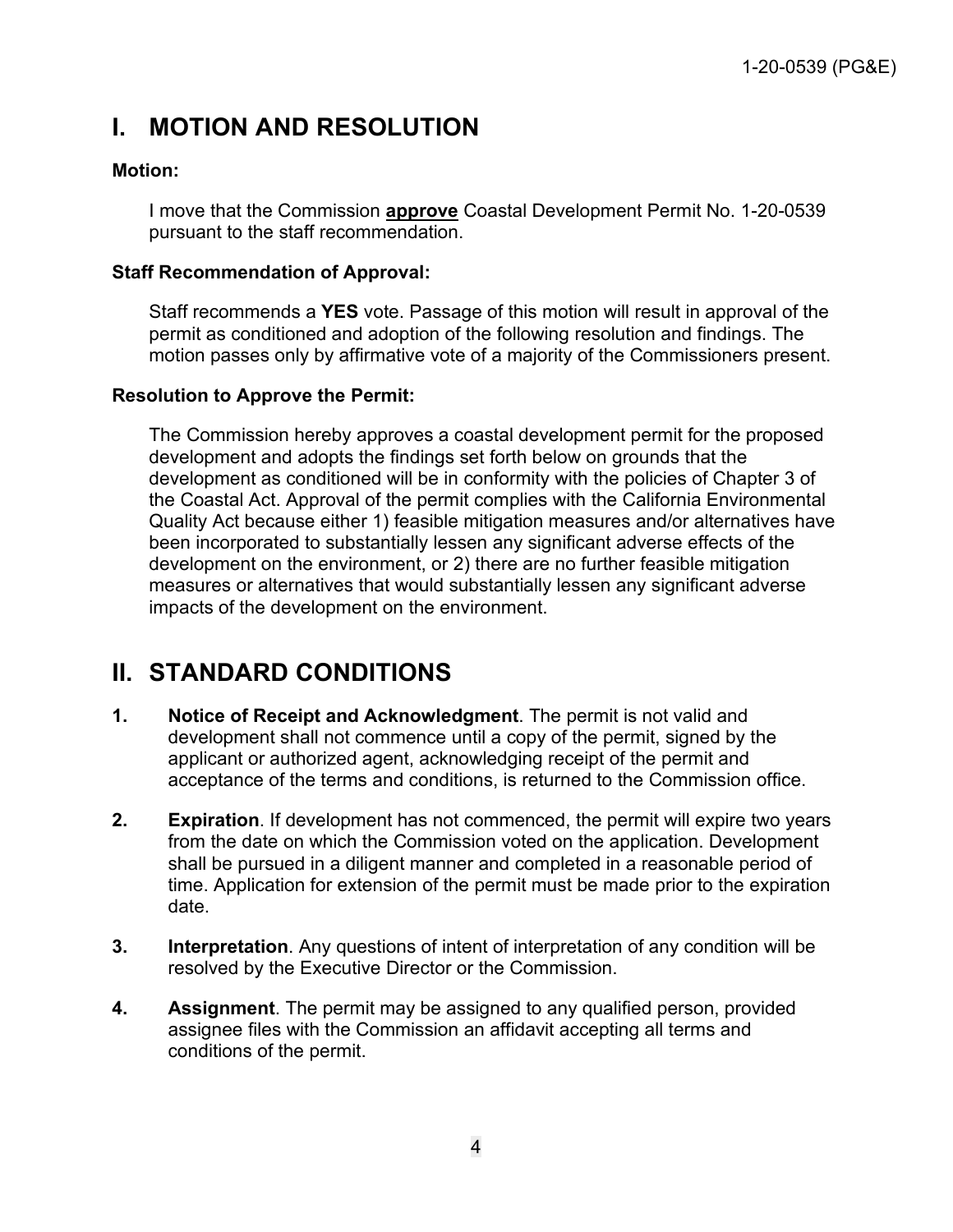**5. Terms and Conditions Run with the Land**. These terms and conditions shall be perpetual, and it is the intention of the Commission and the applicant to bind all future owners and possessors of the subject property to the terms and conditions.

# <span id="page-4-0"></span>**III. SPECIAL CONDITIONS**

<span id="page-4-1"></span>**1. Other Permits and Approvals.** PRIOR TO THE COMMENCEMENT OF PROJECT ACTIVITIES, the Permittee shall provide to the Executive Director copies of City of Arcata Encroachment and Tree Removal Permits required to perform project-related work, or evidence that no permits are required.

Any changes to the approved project required by other agencies shall be reported to the Executive Director. No changes to the approved project shall occur without a Commission amendment to this CDP unless the Executive Director determines that no amendment is legally required.

- **2. Permit Responsibility.** This permit authorization requires, and by accepting the benefits of CDP 1-20-0539, the permittee agrees to and accepts the following:
	- A. All activities associated with performing the development authorized pursuant to CDP 1-20-0539 shall at all times be undertaken in full accordance with the terms and conditions imposed by the Commission in conditionally approving CDP 1-20-0539. It shall be PG&E's responsibility to ensure such compliance by any party to whom PG&E assigns the right or responsibility to undertake any part of the activities authorized herein; this requirement does not relieve other parties of responsibility for compliance with the permit or immunize such parties from enforcement action by the Coastal Commission's enforcement program.
	- B. PG&E shall ensure that any contractor, subcontractor, or other representative of PG&E, and PG&E employees, understand and accept the terms and conditions of CDP 1-20-0539 and all other applicable permits and authorizations imposed or granted by other local, state and federal agencies.
- <span id="page-4-2"></span>**3. Project Biologist – Qualifications and Responsibilities.** To ensure that the vegetation maintenance work along electrical lines within and adjacent to environmentally sensitive habitat areas (ESHA) is carried out in a manner that prevents impacts that would significantly degrade those areas, PRIOR TO THE COMMENCEMENT OF PROJECT ACTIVITIES AT ANY GIVEN VEGETATION MAINTENANCE SITE, the Permittee shall appoint one or more Project Biologists to implement the mitigation measures required herein.
	- A. Qualified Biologist(s). The Project Biologist(s) shall meet the following minimum qualifications: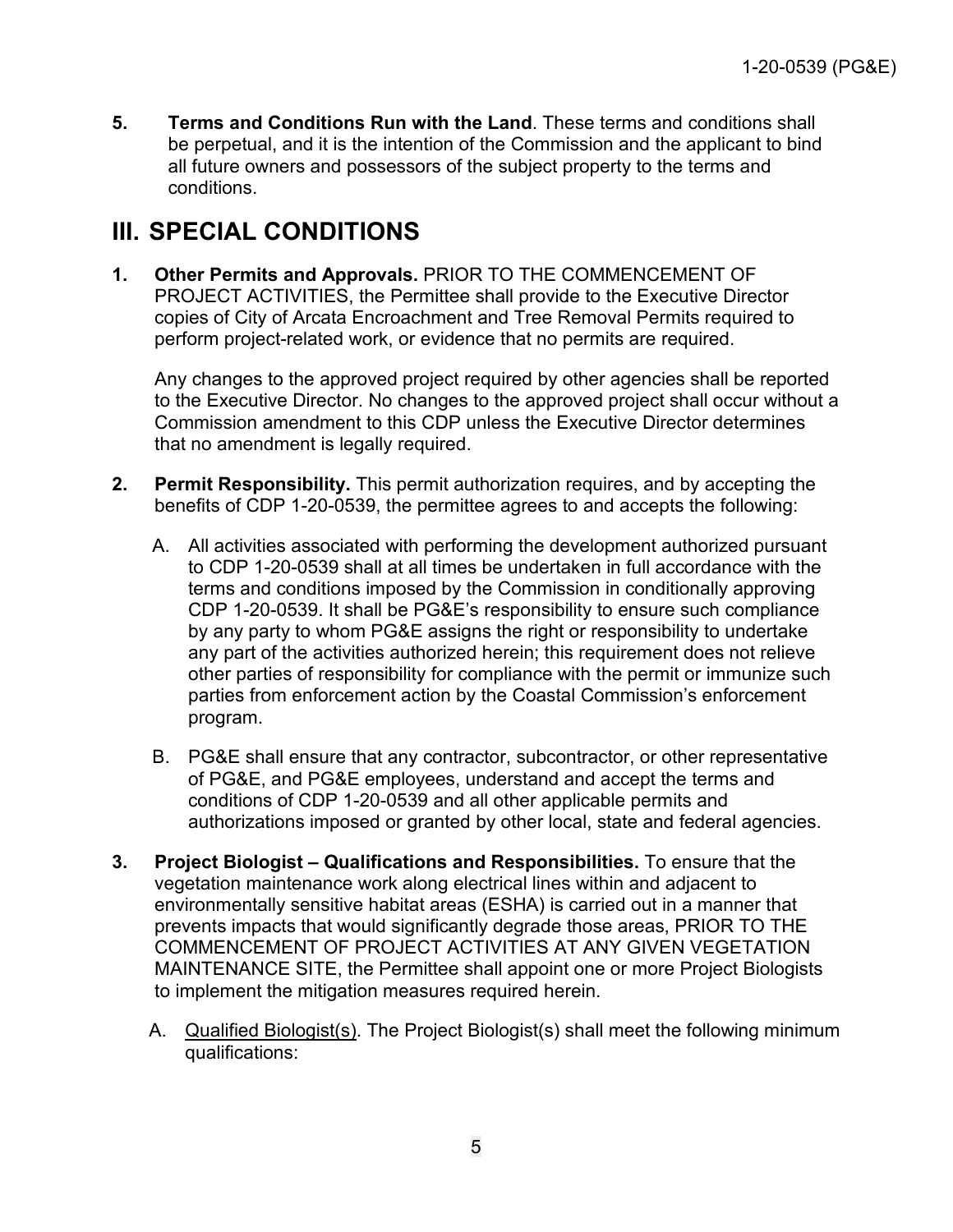- (1) At least a bachelor's degree in biological sciences, zoology, botany, ecology, or a closely related field;
- (2) At least three years of experience in field biology or current certification through a nationally recognized biological society, such as the Ecological Society of America or The Wildlife Society; and,
- (3) At least one year of field experience with biological resources found in or near the project area.
- B. Project Biologist(s) Responsibilities. One or more qualified Project Biologist(s) shall be present at active project work sites during all project activities involving vegetation clearing work. The Permittee shall ensure that the Project Biologist conducts and implements the following measures before and during any project activities involving mobilization, vegetation clearing, or any other repair and maintenance activities that could impact and degrade environmentally sensitive habitat areas, including wetlands, riparian areas, and their associated biological resources:
	- (1) The Project Biologist shall be responsible for conducting pre-project surveys and on-site monitoring and overseeing the implementation of all protection measures as described in Special Conditions 4 through 6.
	- (2) The Project Biologist shall perform daily surveys of the project site(s) prior to the start of work to check for the presence of sensitive wildlife species. If a sensitive species is detected during one of these daily surveys, project activities shall not commence until the individual or group has left the area on their own accord.
	- (3) During project activities, the Project Biologist shall monitor for the presence of sensitive wildlife in or near the project area. The Project Biologist(s) shall have the appropriate safety and monitoring equipment adequate to conduct their activities.
	- (4) The Project Biologist shall conduct worker training to identify the location and types of sensitive biological resources on and near the project sites and the measures to be taken to avoid and reduce adverse effects on those resources.
	- (5) The Project Biologist shall have the authority to temporarily halt any project activity that could result in harm to a sensitive species entering within the buffer zones described in Special Conditions 5 and 6, and to suspend those activities until the animal has left the area.
- <span id="page-5-0"></span>**4. Sensitive Habitat Protection.** As proposed by the applicant to ensure the protection of creeks, wetlands and other environmentally sensitive habitat areas and their associated biological resources, the following measures are required: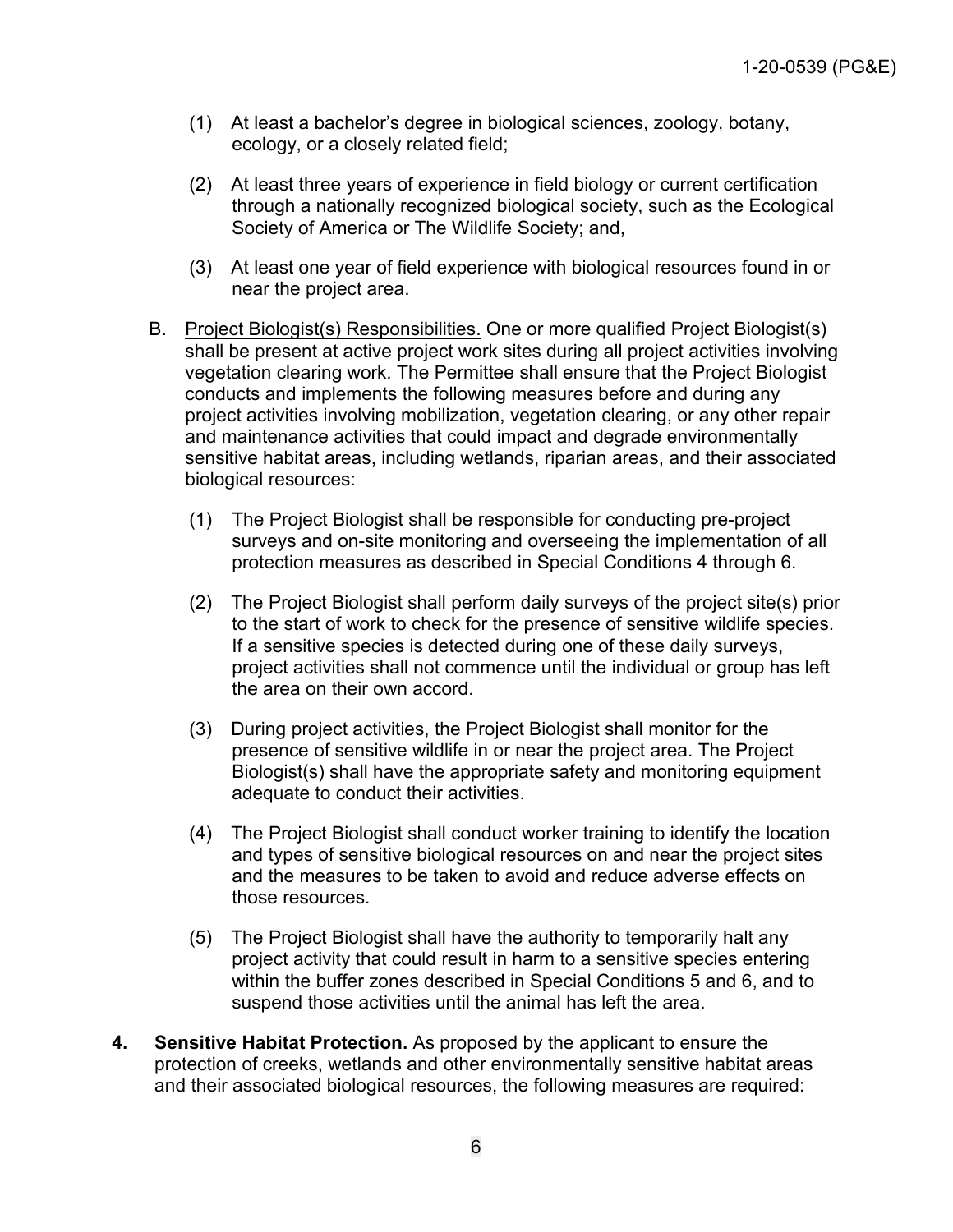#### A. Limitations on Equipment Use.

- (1) All staging of equipment shall be limited to the existing parking areas.
- (2) Equipment used to remove vegetation shall be limited to chainsaws, weed-whackers, string-trimmers, and other non-mechanized hand tools.
- (3) Equipment use within the project area shall be limited to existing access roads and trails, pads, disturbed areas, and unvegetated areas to the maximum extent feasible.
- (4) No vehicles or other mechanized equipment needed for the tree pruning and removal operations shall be driven or operated within (a) riparian habitat areas, and (b) landscaped areas and paved pathways of the Arcata Sports Complex facility, except that mechanized vehicles with track-mounted wheels and all-terrain quad vehicles may be used to access landscaped areas at the Sports Complex facility outside the field of play and within 12 feet of the fence line adjacent to the vegetation corridor.

#### B. Limitations on Vegetation Removal.

- (1) At all sites, vegetation removal shall be limited to the amounts, locations, and individual trees identified in the Permittee's submitted CDP application and as described in **[Exhibit 3](https://documents.coastal.ca.gov/reports/2022/6/f8a/f8a-6-2022-exhibits.pdf)**.
- (2) No stockpiling of removed vegetation parts shall occur within the landscaped areas of the Arcata Sports Complex property except in areas that are both outside the field of play and within 12 feet of the fence lines adjacent to the vegetation corridors.
- (3) No chipping of cut tree parts shall be performed on the subject properties.
- (4) The use of herbicides within vegetation management areas is prohibited.
- C. Best Management Practices. The permittee shall use relevant best management practices (BMPs) to protect on-site wetlands and other environmentally sensitive habitat areas from water quality impacts during vegetation removal activities as detailed in the "Proposed Measures" included as **[Appendix B](https://documents.coastal.ca.gov/reports/2022/6/f8a/f8a-6-2022-appendix.pdf)** and including but not limited to the following:
	- (1) Petroleum and hazardous materials spill containment and cleanup materials must be available at the job site. Spills must be immediately cleaned up and contaminated materials disposed of properly. Spills greater than 8 oz. on soil or spills that create sheen on the water must be reported immediately to the supervisor and the Vegetation Management PG&E Representative for appropriate management.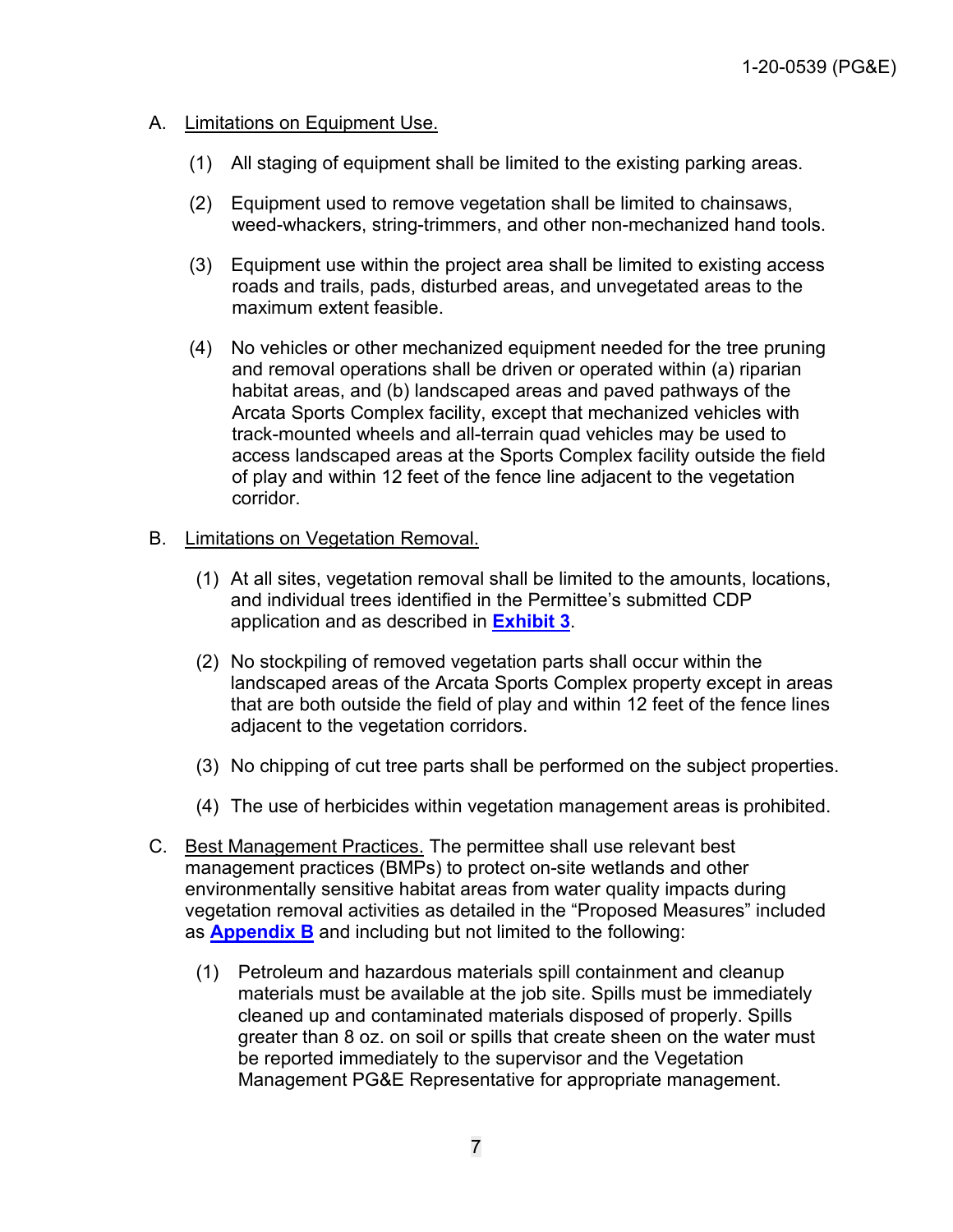- (2) Disturbance or removal of non‐target vegetation within a work site should not exceed the minimum necessary to complete operations.
- (3) Vehicle use within riparian areas shall be limited to existing roads and dry crossings, and they must be checked and maintained daily to prevent leaks of materials that, if introduced to water, could be harmful to aquatic life.
- (4) Cleared or pruned vegetation and woody debris (including chips) must be disposed of in a manner to ensure that it does not enter surface water or a watercourse. All cleared vegetation and woody debris (including chips) must be removed from surface water or watercourses.
- D. Debris Disposal. All debris shall be removed from the sites within two days of vegetation maintenance activities at each work location and disposed of through a community free chip program, or at a soil management site, green waste site, or landfill.
- E. Hazardous Materials Management
	- (1) Staging, fueling and equipment maintenance shall occur in the designated staging area at least 250 feet away from wetlands, streams, or waterways. Within the staging area, refueling will occur on a pad to capture any drips or spills.
	- (2) All equipment used during work activities shall be free of leaks at all times; and
	- (3) Hazardous materials management equipment including absorbent pads shall be available and immediately on-hand at the project site. Any accidental spill shall be contained rapidly and cleaned up fully. In the event of a spill, the permittee shall notify the appropriate regulatory agencies immediately.
- <span id="page-7-0"></span>**5. Protection of Amphibians and Other Aquatic Wildlife.** The permittee shall undertake development in compliance with the following avoidance and minimization measures to ensure protection of amphibians and other aquatic wildlife:
	- A. Prior to using or moving equipment, or establishing workspaces, the Project Biologist shall inspect the work area, including tree materials, for frogs, salamanders, and turtles. If any special status species including but not limited to Northern red-legged frog are observed, they shall be afforded space to leave the active work area or relocated by the Project Biologist outside of the active work area.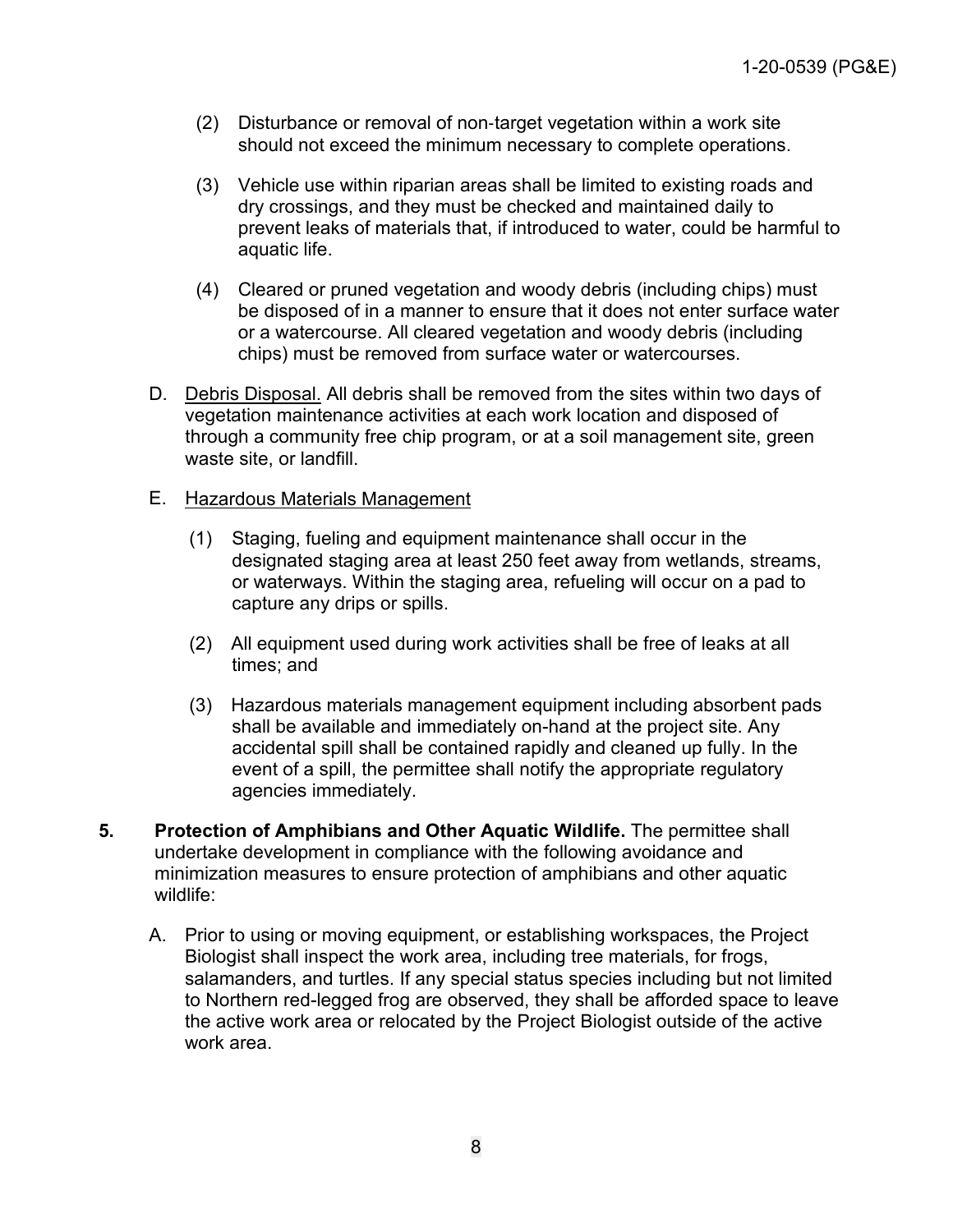- B. While accessing workspaces, the permittee shall be vigilant to avoid frogs, salamanders, and turtles that may be inadvertently encountered during work activities.
- C. If species are observed during vegetation maintenance operations, work within the area of species presence shall be halted in a safe manner and the Project Biologist shall establish a no work buffer around the area where the species was observed until the species has left the area or has been relocated outside of the active work area by the Project Biologist.
- **6. Protection of Sensitive Bird Nesting Habitat.** Vegetation maintenance shall be conducted outside the avian nesting season to the maximum extent feasible. If work is conducted during the avian nesting season (March 1-August 15), PRIOR TO COMMENCEMENT OF VEGETATION MAINTENANCE WORK AT ANY GIVEN VEGETATION MAINTENANCE SITE, the permittee shall undertake development in compliance with all of the following proposed measures to protect nesting habitat areas of rare, threatened, and endangered bird species (hereafter sensitive bird ESHA) from significant disruption:
	- A. A survey for nesting birds in and adjacent to the project work area shall be conducted by a qualified biologist according to current California Department of Fish and Wildlife (CDFW) protocols no more than seven days prior to the commencement of vegetation removal activities.
	- B. If any sensitive bird ESHA is detected (i.e., detection of an active nesting area of sensitive species), the biologist, in consultation with CDFW, shall determine the extent of a work-free buffer zone to be established around the nest, and work in the buffer zone shall be delayed until after the young have fledged, as determined by additional surveys conducted by a qualified biologist. The workfree buffer zone shall be a minimum of 300 feet for nesting raptors and a minimum of 100 feet for other special-status bird species;
	- C. The Project Biologist(s) shall be present on site during all vegetation maintenance activities to (a) enforce the protective buffers, and (b) monitor active nests and breeding birds for signs of distress or abnormal behavior. If signs of distress or disturbance are observed, the Project Biologist(s) shall have discretion to enlarge the buffers, halt project activities, or implement other measures necessary to protect active nests and breeding.
- <span id="page-8-0"></span>**7. Final Offsite Habitat Mitigation Plan.** WITHIN 30 DAYS OF COMMENCEMENT OF PROJECT ACTIVITIES, the Permittee shall submit to the Executive Director for review and approval a Final Offsite Habitat Mitigation Plan ("Mitigation Plan") that substantially conforms with the conceptual plan for offsite habitat mitigation prepared by NCRM Inc. dated April 14, 2022, which generally describes a compensatory mitigation program for offsite mitigation at APN 100-011-14 (owned by CA Department of Fish and Wildlife) addressing the adverse impacts to riparian and wetland habitat associated with the proposed vegetation management project.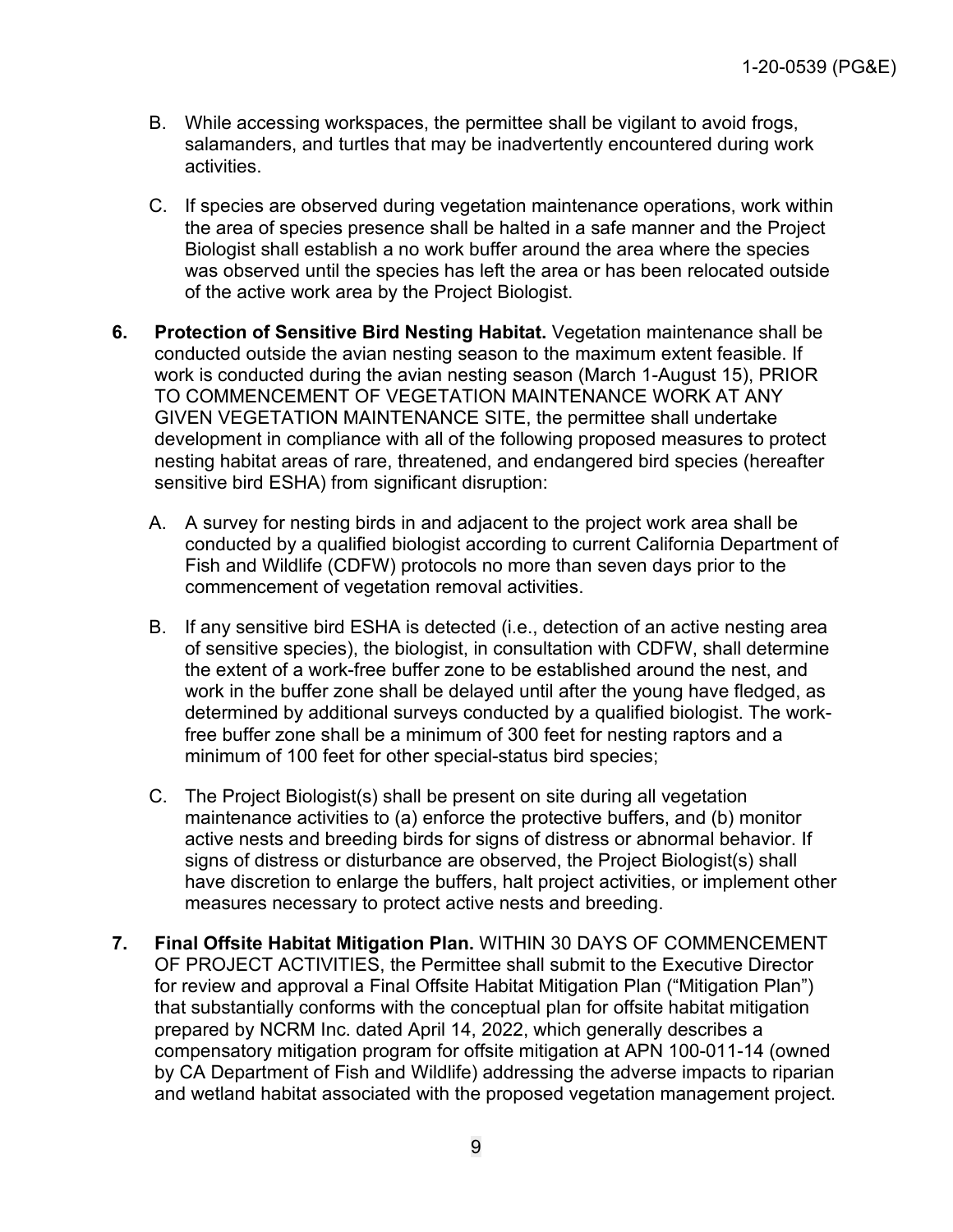The Mitigation Plan may be directly implemented by the Permittee or by a separate entity receiving funding from the Permittee, or a combination of the two. In all cases, the Mitigation Plan shall be approved by CDFW and shall fulfill the requirements detailed below, and the Permittee shall be responsible for ensuring that the requirements of the condition are met.

- A. Restoration Requirements. For the purposes of the Mitigation Plan, "restoration" shall consist of the removal of invasive or non-native vegetation from an existing, degraded riparian or wetland habitat area, to be followed by the planting of native trees, shrubs and herbaceous plants appropriate to the respective habitat type. The Mitigation Plan shall include, at a minimum, the following restoration requirements:
	- (1) The Mitigation Plan shall provide for restoration of at least 4.78 acres of riparian woodland habitat, achieving a minimum 1:1 ratio of impact to restoration to compensate for the ongoing pruning, limbing, and clearing within 4.78 acres of these habitats and removal of 61 trees (which includes 21 trees already removed under emergency permits issued in 2020 and 2021) under the proposed project;
	- (2) The Mitigation Plan shall provide a description of restoration activities including specific methodologies for invasive species removal and native species reestablishment and shall identify the native species to be planted. The plan shall include, at a minimum, the following components:
		- (a) A description of the proposed mitigation work;
		- (b) A site plan (with topography) that shows the boundaries, habitat types, and acreages of the areas proposed for restoration;
		- (c) A list of locally-native species to be planted within the restoration area. The plan shall specify the source (geographic location) of plant materials to be used. The list also should include native species expected to passively colonize the habitat mitigation area.
		- (d) A description of the size and approximate number of container plants and the rate and method of seed application.
		- (e) A schedule for the removal of non-native invasive plants and installation (i.e., planting) of native plants in the restoration area. Planting of native species shall take place in the fall after the onset of the rainy season. The planting schedule shall provide for the targeted completion date of the planting of native plants prior to the end of the 2022/2023 rainy season.
		- (f) Where feasible, invasive or non-native species shall be removed by hand, and any herbicide use will be minimized and limited to invasive/non-native species.
		- (g) If herbicide use is deemed necessary, after employing an integrated pest management approach where herbicides are used only after alternative non-pesticide approaches such as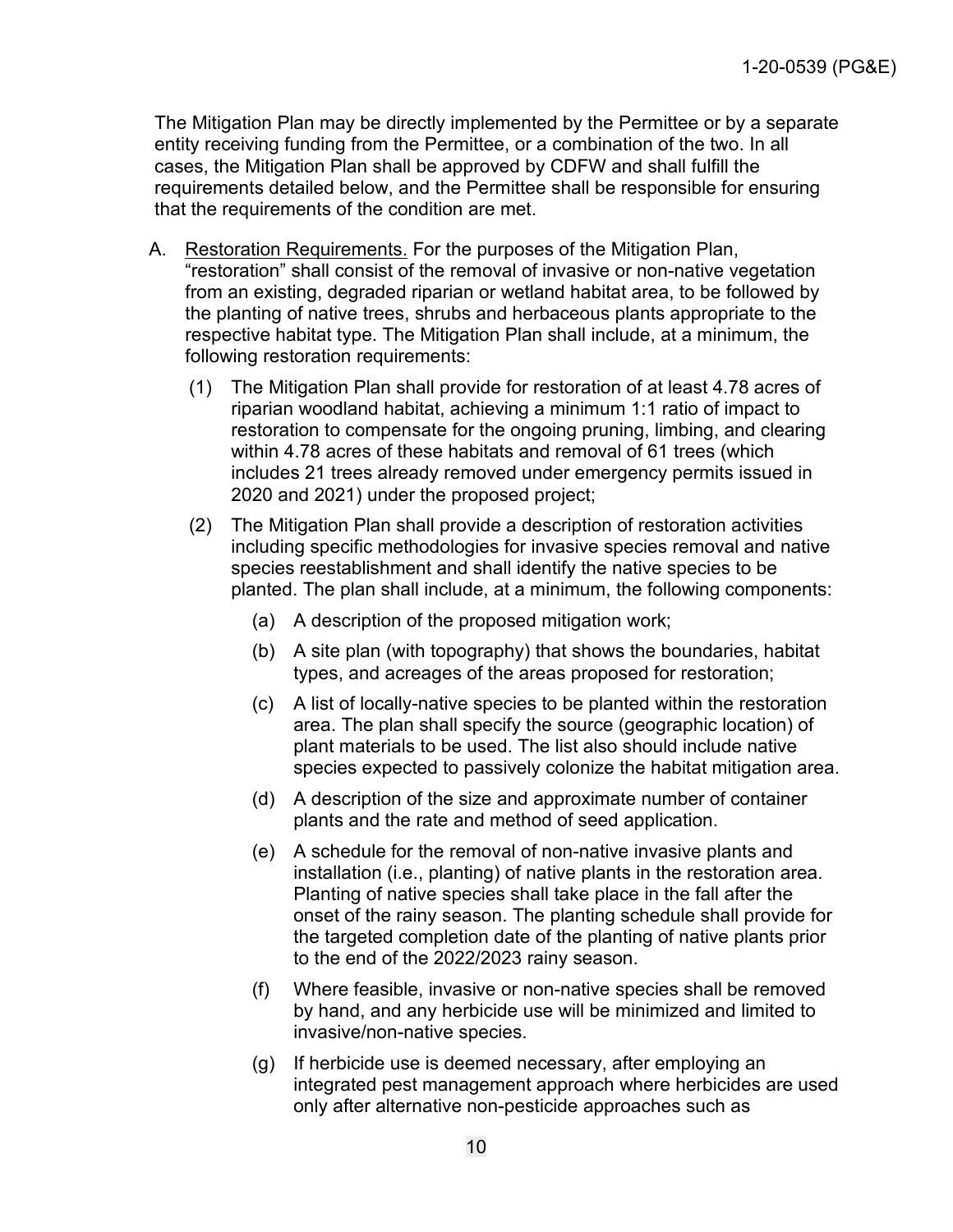grow/mow cycles, grazing, hand removal, and mechanical removal to eradicate non-natives are ruled out. All herbicide work must be completed under the supervision of a licensed and experienced herbicide applicator, all trained pesticide applicators must wear appropriate protective gear, only herbicides certified for use in California must be used, the appropriate herbicide for the respective non-natives must be used, and herbicide application must be done per the exact label instructions.

- <span id="page-10-0"></span>(h) The use of rodenticides is prohibited.
- (i) No bird nests shall be disturbed at any time.
- (j) No plant species listed as problematic and/or invasive by the California Native Plant Society, the California Invasive Pest Plant Council, (Cal-IPC), or as may be identified from time to time by the State of California shall be employed on the project site. No plant species listed as a 'noxious weed' by the State of California, or the U.S. Federal Government shall be utilized within the property.
- (3) Performance Standards. The final Mitigation Plan shall include interim success criteria, as measured by percent cover and percent of native vegetation within the area(s) (restored habitat) and percent survival (for trees), to be used to evaluate progress during specified periodic years of the monitoring period. The criteria shall include a specification that cover of Cal-IPC rated "High" and "Moderate" invasive species, excluding nonnative grasses, will be less than or equal to 2% by Year 5.
	- (a) At the end of five (5) years (following the date of commencement), a minimum of sixty percent (60%) of the riparian restoration mitigation areas shall be covered with the respective dominant and associated plants native to these habitats. No more than ten percent (10%) of the restoration area shall be covered with non-native invasive plants, excluding non-native annual grasses. At the end of ten (10) years a minimum of eighty percent (80%) of the riparian restoration mitigation areas shall be covered with the respective dominant and associated plants native to these habitats, and no more than five percent (5%) of the restoration area shall be covered with non-native invasive plants, excluding non-native annual grasses.
	- (b) Native vegetation shall be maintained in good growing condition throughout the life of the mitigation monitoring period, and whenever necessary, shall be replaced with new plant materials to ensure continued compliance with the final approved Mitigation Plan.
- B. Reporting, Maintenance, and Monitoring. The Mitigation Plan shall include, at a minimum, the following components: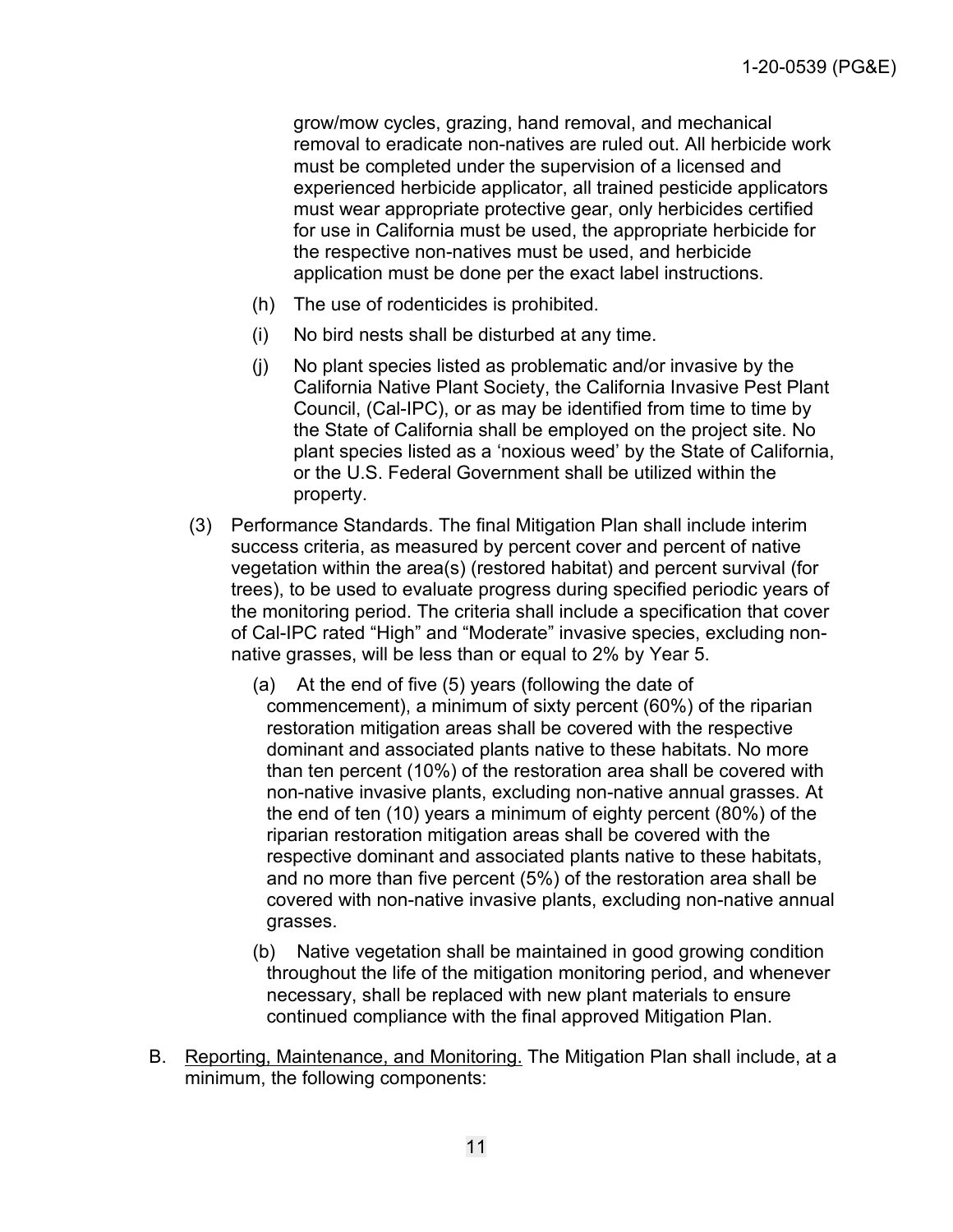- (1) The permittee shall notify the Executive Director in writing within five (5) days of the date of commencement of the implementation of the approved Mitigation Plan.
- (2) Provisions for submittal within 90 days of completion of the initial plant installation work "as built" plans for the habitat mitigation work that show, at a minimum: (a) an executed final planting plan, including locations, types, and numbers of plants installed; (b) photo-documentation of before and after conditions; and (c) a narrative discussion demonstrating that the initial plant installation work has been completed in accordance with the approved Mitigation Plan.
- (3) A final maintenance plan that includes descriptions of and proposed schedules for weeding, plant replacement, and other proposed maintenance activities.
- (4) Invasive species removal activities shall occur at least twice annually following the initial treatment until performance criteria for native species cover have been achieved (see below).
- (5) Inspection and Monitoring. For ten (10) years following completion of the initial plant installation work, the permittee shall actively inspect (remove non-native invasive plants and replace dead/dying native container plants) and monitor (sample using quadrats or transects and photo plots where necessary to achieve success criteria) the mitigation area. The permittee shall inspect the mitigation area no less than once a quarter and sample the mitigation site once in the spring during the first year that follows the initial planting. Thereafter, the permittee shall inspect the mitigation area at least biannually and monitor in the spring each year.
- (6) Monitoring Reports. For years one (1) and two (2) and every other year thereafter for a total period of ten (10) years, the permittee shall submit, for the review and approval of the Executive Director, a monitoring report to assure the long-term success of the habitat restoration and treeplanting program. The report shall be prepared by a qualified biologist which certifies that the approved final Mitigation Plan is being implemented in conformance with the requirements of this coastal development permit.
- (7) The monitoring reports shall include photographic documentation of plant species with photographs taken from the same fixed points in the same directions; and monitoring data including native vegetation percent cover of dominant species in the respective mitigation areas. Subsequent to the first year, documentation during periodic years of the monitoring period specified in subsection A(3) above shall identify the success rate of the restored habitat area(s) and tree plantings relative to the performance standards established pursuant to subsection A(3). Each monitoring report shall include a work plan for the subsequent year, including any necessary recommendations to facilitate mitigation success.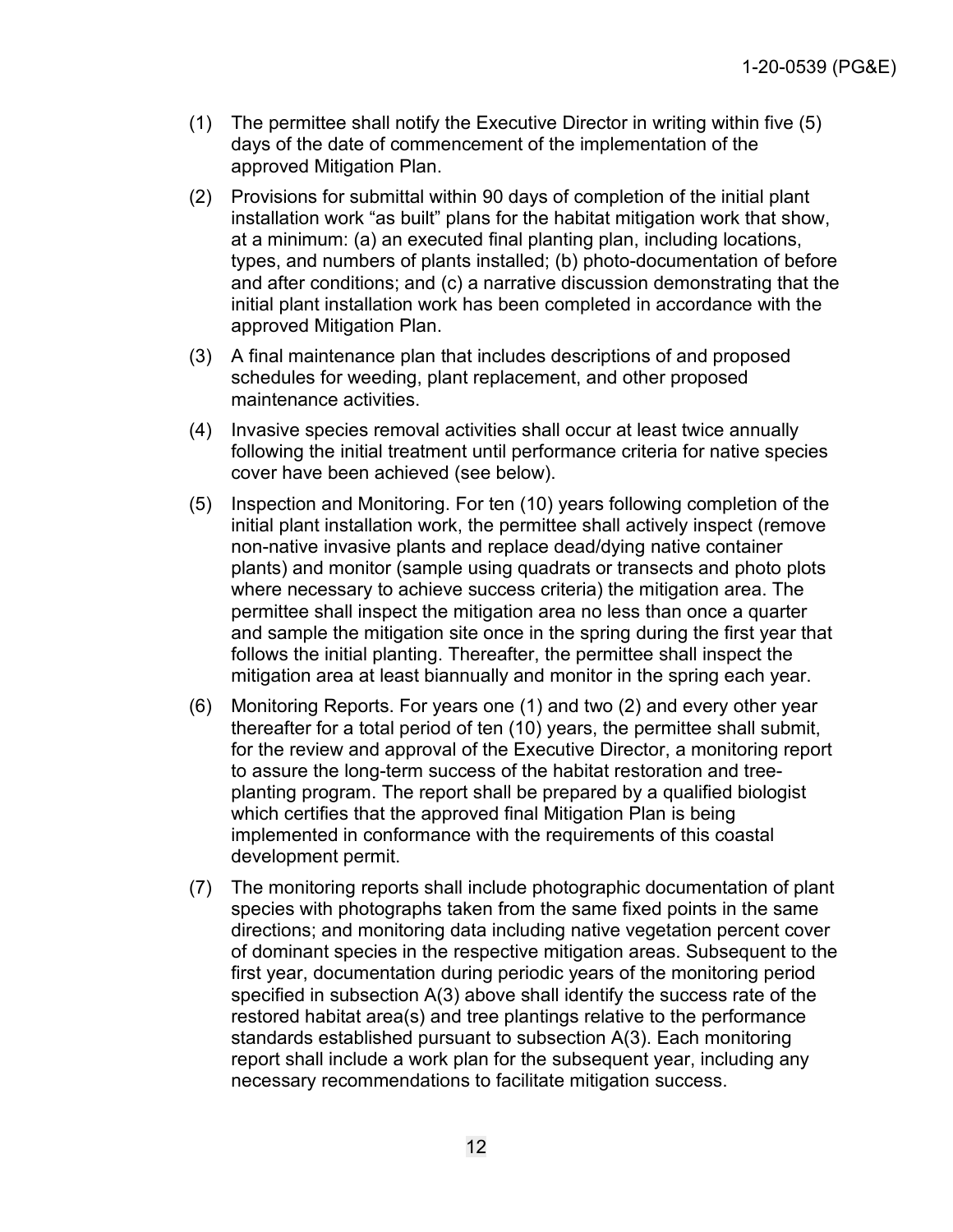- (8) Requirements for remediation should the restoration area(s) not meet the approved performance standards. Remediation shall include a requirement that the Permittee submit a remediation plan to the Executive Director that recommends further action and provides a timeline for additional monitoring and reporting. The remediation plan and results of post-remediation monitoring shall be processed as an amendment to this CDP, unless the Executive Director determines that no amendment is legally required.
- C. Ensuring Successful Habitat Mitigation. If the final monitoring report indicates that the habitat mitigation project has been unsuccessful, in part or in whole, based on the approved goals, objectives, and success standards set forth in the approved final Mitigation Plan, the permittee shall submit a revised or supplemental plan to remediate those portions of the original plan that did not meet the approved goals, objectives, and performance standards. The revised or supplemental plan shall be processed as an amendment to this coastal development permit, unless the Executive Director determines that no amendment is legally required.
- D. Implement the Approved Final Mitigation Plan. The permittee shall undertake mitigation in accordance with the approved final Offsite Habitat Mitigation Plan and schedule and other requirements. Any proposed changes to the approved final Offsite Habitat Mitigation Plan shall be reported to the Executive Director. No changes to the approved final Offsite Habitat Mitigation Plan shall occur without a Commission amendment to this coastal development permit unless the Executive Director determines that no amendment is required.
- <span id="page-12-0"></span>**8. Protection of Archaeological and Cultural Resources**. The Permittee shall conduct a pre-project training program to educate field personnel about the potential for the inadvertent discovery of cultural and archaeological resources at the project sites, and to familiarize workers with the proposed protection measures summarized in **[Exhibit 8](https://documents.coastal.ca.gov/reports/2022/6/f8a/f8a-6-2022-exhibits.pdf)**. If an area of cultural deposits or human remains is discovered during the course of the project, all project activities shall cease and shall not recommence until a qualified cultural resource specialist, in consultation with the Tribal Historic Preservation Officers of the Wiyot Tribe, the Bear River Band of Rohnerville Rancheria, and the Blue Lake Rancheria, analyzes the significance of the find and prepares a supplementary archaeological plan for the review and approval of the Executive Director, and either: (a) the Executive Director approves the Supplementary Archaeological Plan and determines that the Supplementary Archaeological Plan's recommended changes to the proposed development or mitigation measures are *de minimis* in nature and scope, or (b) the Executive Director reviews the Supplementary Archaeological Plan, determines that the changes proposed therein are not *de minimis*, and the permittee has thereafter obtained an amendment to CDP 1-20-0539.
- **9. Length of Development Authorization**. Development authorized by this permit is valid for ten (10) years from the date of Commission approval (until July 10, 2032).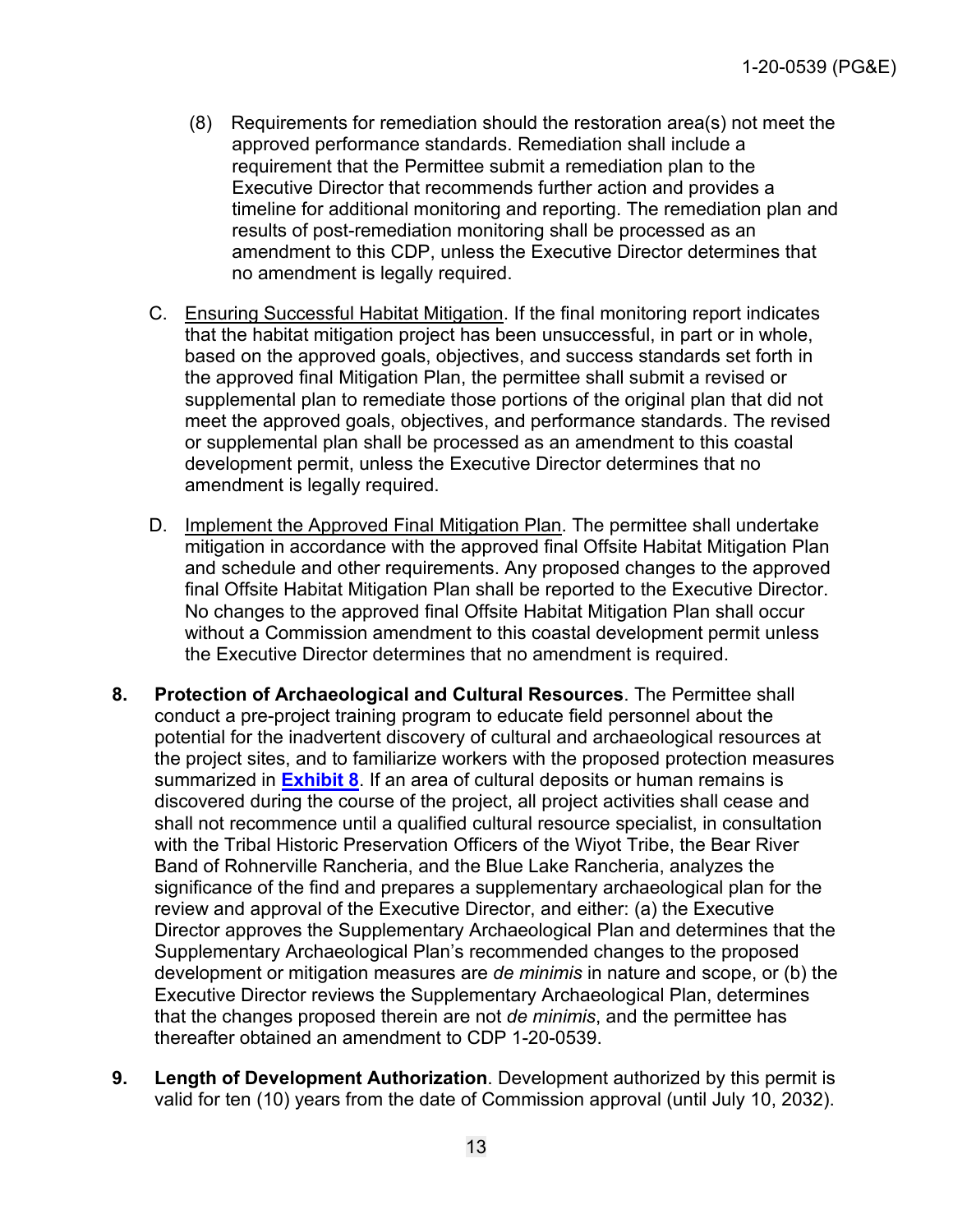All vegetation clearing and tree removal proposed after July 10, 2032, shall require a new coastal development permit.

- <span id="page-13-1"></span>**10. Assumption of Risk, Waiver of Liability, and Indemnity Agreement**. By acceptance of this permit, the permittee acknowledges and agrees (i) that the site may be subject to hazards from storms, flooding, erosion, earth movement, fire, and other natural hazards, many of which will worsen with future sea level rise; (ii) to assume the risks to the permittee and the property that is the subject of this permit of injury and damage from such hazards in connection with this permitted development; (iii) to unconditionally waive any claim of damage or liability against the Commission, its officers, agents, and employees for injury or damage from such hazards; and (iv) to indemnify and hold harmless the Commission, its officers, agents, and employees with respect to the Commission's approval of the project against any and all liability, claims, demands, damages, costs (including costs and fees incurred in defense of such claims), expenses, and amounts paid in settlement arising from any injury or damage due to such hazards.
- <span id="page-13-0"></span>**11. Liability for Costs and Attorney's Fees**. By acceptance of this coastal development permit (CDP), the Permittee agrees to reimburse the California Coastal Commission in full for all Coastal Commission costs and attorneys' fees (including (1) those charged by the Office of the Attorney General, and (2) any court costs and attorneys' fees that the Coastal Commission may be required by a court to pay) that the Coastal Commission incurs in connection with the defense of any action brought by a party other than the Applicant/Permittee against the Coastal Commission, its officers, employees, agents, successors and assigns challenging the approval or issuance of this CDP. The Coastal Commission retains complete authority to conduct and direct the defense of any such action against the Coastal Commission.

### **12. Property Owner Notification.**

- A. NOT LESS THAN ONE (1) WEEK PRIOR TO COMMENCEMENT OF VEGETATION MAINTENANCE WORK AT ANY GIVEN VEGETATION MAINTENANCE SITE, Permittee shall notify adjacent property owners and residents of the scope of vegetation management activities to occur on the subject property, the date(s) of proposed work, and contact information for PG&E representatives who could be contacted for property owners to register concerns and requests to the planned vegetation management work.
- B. Prior to commencement of each individual work activity, the applicant shall provide the Executive Director with a summary of measures taken to notify property owners of the scope and timing of vegetation management activity to occur on their respective properties as described above. The summary shall include each property owners' name(s), the related APN, the person that was contacted, the method(s) used to contact the property owners, the timing of such notifications, whether the property owner responded, whether the property owner objected, and/or whether notification was, or was not, confirmed.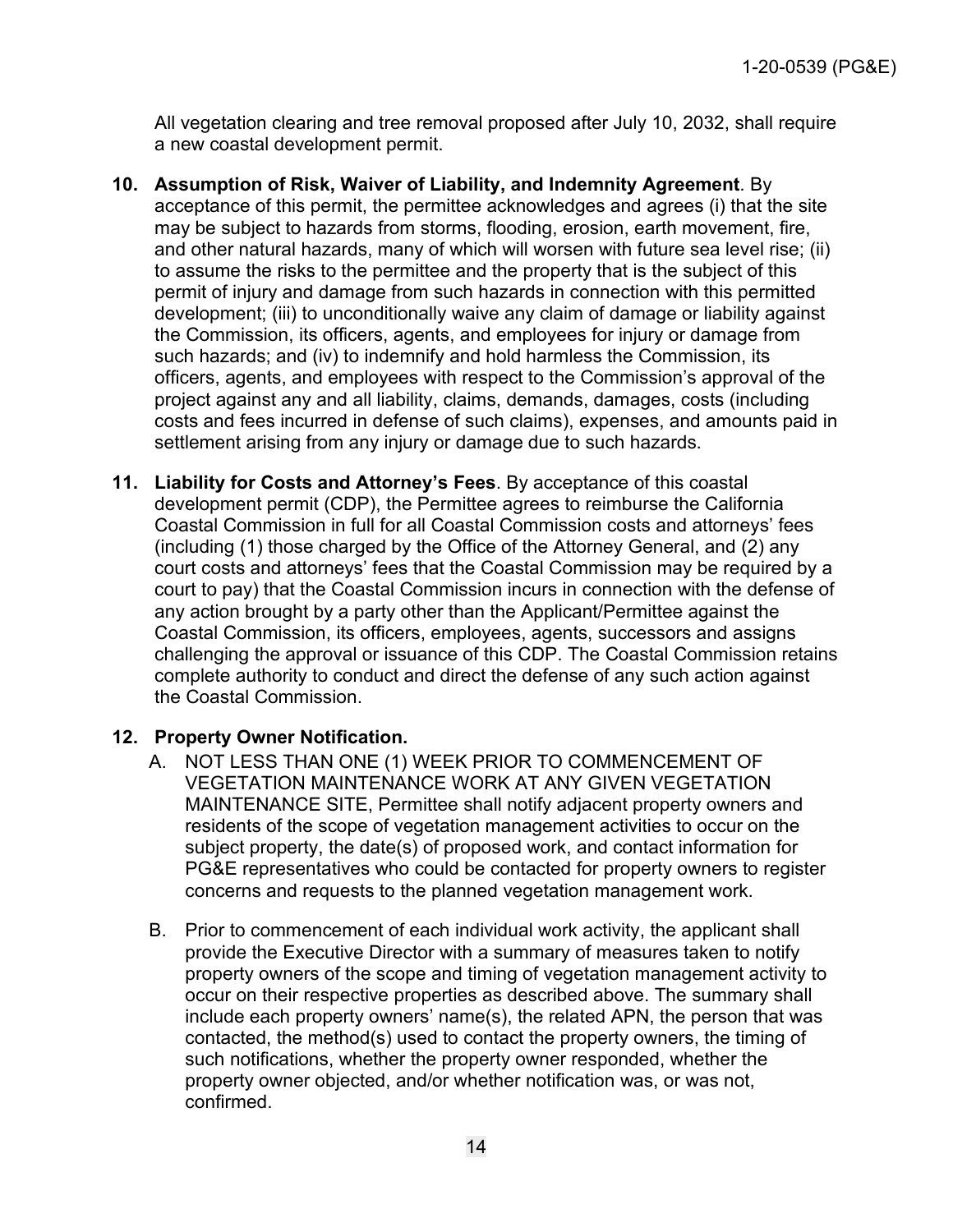# <span id="page-14-0"></span>**IV. FINDINGS AND DECLARATIONS**

# <span id="page-14-1"></span>**A. Project Description and Location**

Pacific Gas and Electric Company (PG&E) proposes to implement a 10-year program of on-going vegetation removal at up to 139 sites along a two-mile stretch of its utility lines,<sup>[1](#page-14-3)</sup> including the anticipated removal of approximately 40 trees (ranging between three and twelve inches  $dbh^2$  $dbh^2$ ) and regular vegetation clearing around electrical distribution and transmission lines and poles east of Highway 101 in and around wetland and riparian habitats near the Arcata Sports Complex, Arcata Little League Fields, and the Jacoby Creek-Gannon Slough Wildlife Area within the City of Arcata (**[Exhibits 1-2\)](https://documents.coastal.ca.gov/reports/2022/6/f8a/f8a-6-2022-exhibits.pdf)**. PG&E is also requesting follow-up CDP authorization for the clearing and removal of 21 trees and other vegetation in these same areas that already occurred through emergency permits the Commission issued in 2020 $^3$  $^3$  and 2021. $^4$  $^4$  Prior emergency work and all proposed future work would occur primarily on properties owned by the City of Arcata, although some work would occur on lands owned by the State of California (Highway Patrol), Arcata Little League and Babe Ruth Inc., and one private individual owner[5](#page-14-7).

Because the proposed work will occur in part within wetland and riparian environmentally sensitive habitat areas (ESHAs), PG&E proposes to mitigate for direct impacts to sensitive habitat areas resulting from removal of vegetation and trees by restoring 4.78 acres of riparian forest approximately 25 miles southwest of the impact site at Cock Robin Island on property owned and managed by California Department of Fish and Wildlife (CDFW)<sup>[6](#page-14-8)</sup>.

### <span id="page-14-2"></span>**Vegetation Removal Methods**

PG&E has classified its vegetation management activities for the purposes of the proposed project as consisting of pole and tower clearing, limbing and pruning, and hazard tree removal activities. The proposed work includes removal and trimming of trees and removal of brush but does not involve clear-cutting all vegetation at the project sites.

PG&E proposes to remove vegetation in the proposed specified areas manually using a combination of brush cutters (weed whackers or string trimmers), chainsaws, pole pruners, and hand saws while working from ground level, by tree climbing, or from lift

<span id="page-14-3"></span><sup>1</sup> Arcata –Humboldt 60kV transmission /Arcata 1122 12 kV distribution and Essex Junction – Arcata – Fairhaven 60 kV

<span id="page-14-4"></span><sup>&</sup>lt;sup>2</sup> Diameter at breast height (DBH) is measured 4.5 feet above the ground.<br><sup>3</sup> Emergency CDP G-1-20-0031, issued July 2, 2020

<span id="page-14-5"></span>

<span id="page-14-6"></span><sup>4</sup> Emergency CDP G-1-21-0034, issued September 9, 2021

<span id="page-14-7"></span><sup>5</sup> Development APNs include the following: 501‐042‐006, 501‐042‐005, 501‐042‐010, 501‐042‐014, 501‐ 042‐017, 501‐042‐024, 503-202-003, 503-202-004, 501-061-001, and 501-061-023)

<span id="page-14-8"></span><sup>6</sup> Mitigation would occur on APN 100-011-14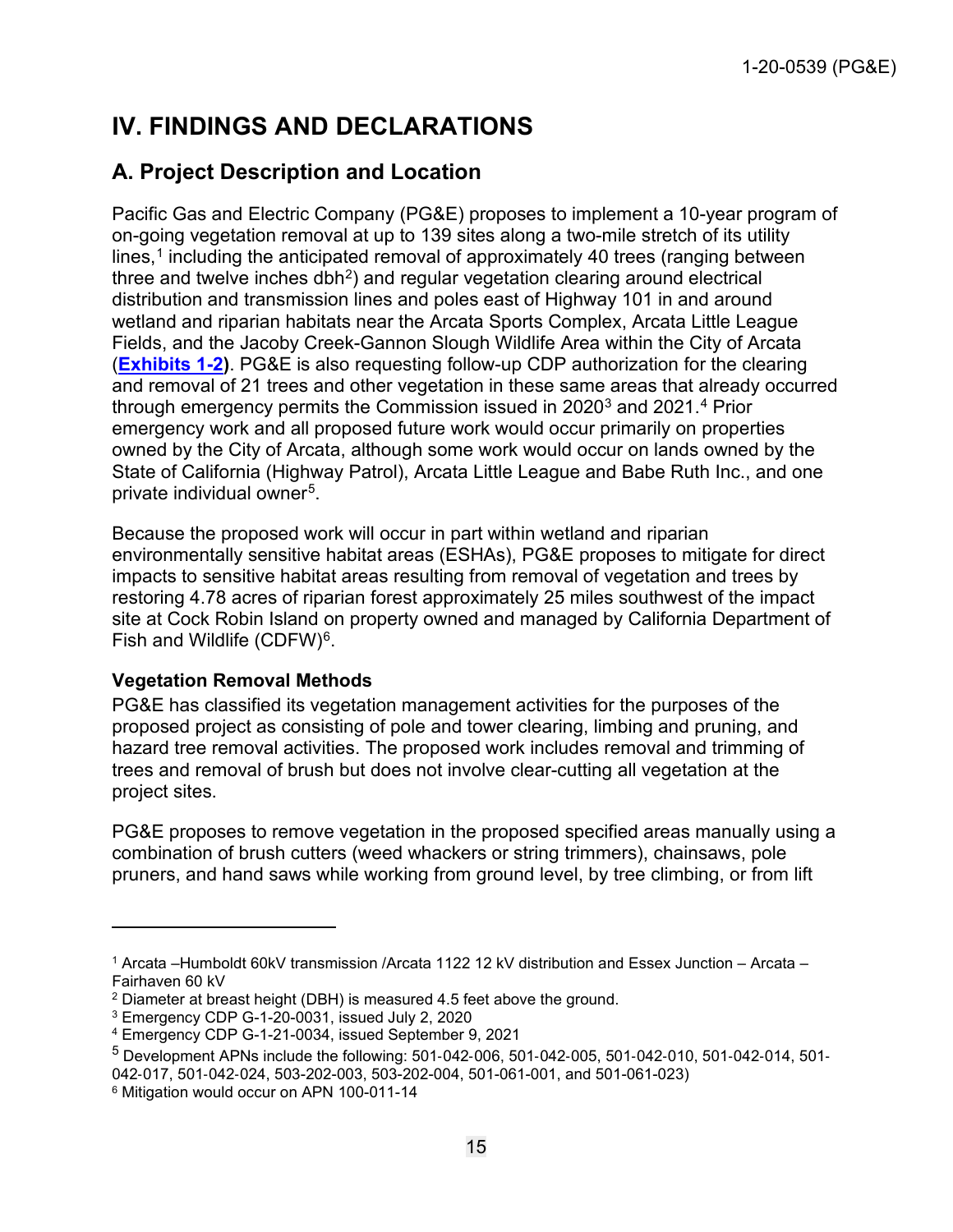trucks. In addition to removing an estimated 40 trees<sup>[7](#page-15-1)</sup> over the 10-year permitting period, PG&E estimates that approximately 757 cubic yards of vegetation will be removed annually $8$  from around its distribution and transmission lines and power poles (**[Exhibit 3](https://documents.coastal.ca.gov/reports/2022/6/f8a/f8a-6-2022-exhibits.pdf)**).

PG&E has indicated that tree removal may include individual trees or larger groups of trees that meet the definition of a hazard or danger tree $9$  as a result of landslides, storms, wildfire, drought, insects, or erosion. It also may include green trees that have characteristics prone to causing outages, such as long limbs near lines that tend to blow or break out in storms, shallow root systems that uproot under saturated soils, and exposed roots along road or stream banks. Although planned and prior vegetation management has included topping or removing limbs from trees greater than 12 inches dbh, PG&E does not intend to entirely remove any trees greater than 12 inches dbh. No ground-disturbing activities such as excavation or removal of plant roots are proposed. Rather, vegetation would be cut down to the ground as low and safely as possible with no excavation.

PG&E proposes to conduct vegetation maintenance activities throughout the year, at least annually and as needed to maintain compliance with CPUC standards.

# <span id="page-15-0"></span>**B. Permitting Background**

Portions of the project area have been the subject of several prior permit actions<sup>[10](#page-15-4)</sup> and a local coastal program amendment<sup>[11](#page-15-5)</sup>. Among other permit actions, on February 13, 1985, the Coastal Commission granted the City of Arcata conditional approval of CDP

<span id="page-15-1"></span> $7$  The estimation is an extrapolation based on the 21 trees that were already removed under Emergency Permits G-1-20-0031 and G-1-21-0034 issued in 2020 and 2021, respectively.

<span id="page-15-2"></span><sup>&</sup>lt;sup>8</sup> The estimation is an extrapolation based upon vegetation clearing work that occurred under emergency permit authorization in 2020 and 2021.

<span id="page-15-3"></span><sup>9</sup> PG&E defines "hazard or danger tree" as a tree located on or adjacent to the PG&E right-of-way or facility that could damage PG&Es facilities should it fall where (1) the tree leans toward the right-of-way; or (2) the tree is defective because of any cause, such as heart or root rot, shallow roots, excavation, bad crotch, dead or with dead top, deformity, cracks or splits, or any other condition that could result in the tree or a main lateral of the tree falling. This may include dead, diseased, dying, or green trees. Hazard tree work includes felling hazard trees located in or beyond the PG&E's rights-of-way (in the wire zone, border zone, or hazard tree zone).

<span id="page-15-4"></span><sup>10</sup> Permit actions associated with portions of the project area include, but are not limited to the following: Coastal Commission CDP Nos. NCR 78-C-290 (Little league ball fields), 1-84-201 (Arcata Sports Complex), 1-90-190 (Little league ball fields expansion), 1-04-009 (utility line replacement), 1-05-017 as amended (Campbell Creek, Gannon Slough, and Beith Creek Restoration), and 9-17-04 as amended (vegetation maintenance around gas transmission pipeline); Emergency Permits G-1-20-0031 and G-1- 21-0034 (hazardous vegetation removal); and City of Arcata CDP #134-001-CDP (post-certification # 1- ARC-13-0895; repairs to damaged electrical transmission line).

<span id="page-15-5"></span><sup>11</sup> On August 9, 1990, the Coastal Commission certified as submitted LCP Amendment 2-90, redesignating/rezoning to Public Facility 2.28 acres of the 45-acre farmed wetland south of Samoa Blvd. to allow for the expansion of the little league ballfields.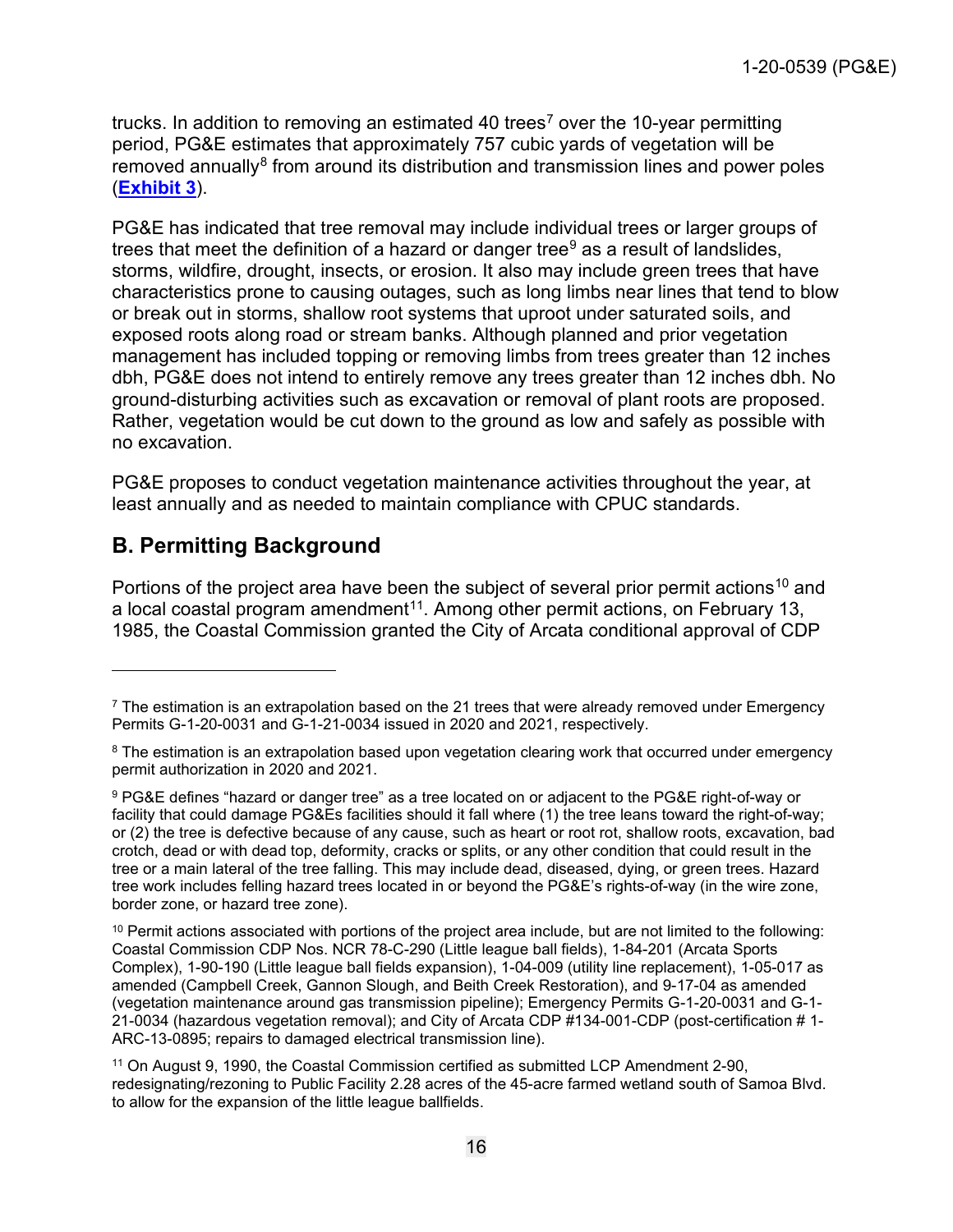1-84-201 for the construction of the Sports Complex and Campbell Creek Wetlands Riparian Restoration Site. Special Condition No. 3 of CDP 1-84-201 required recordation of an open space easement to ensure protection in perpetuity of Wetlands and Restoration Areas 1 and 2. Special Condition No. 3, as memorialized in the Offer-to-Dedicate the Open Space Easement<sup>[12](#page-16-1)</sup> specifically limits allowable uses within the Open Space dedicated areas to nature study, wildlife and fisheries management, routine maintenance, and passive recreation, as further specified in the recorded Open Space Easement. Although the proposed maintenance activities would remove vegetation within areas protected by the Open Space Easement, the vegetation to be removed is limited to that which constitutes or contributes to hazardous conditions and is thus allowable as "maintenance" under the terms of the Open Space Easement.

#### Emergency Permit Authorizations

In May 2020, PG&E requested emergency authorization to abate hazardous conditions resulting from rapidly growing vegetation that had encroached within minimum utility line clearance zones. PG&E requested authorization to take immediate action to ensure compliance with federal and state regulatory safety requirements. After receiving additional project details from PG&E on June 29, 2020, Emergency Permit G-1-20-0031 was issued with conditions on July 2, 2020 (**[Exhibit 9](https://documents.coastal.ca.gov/reports/2022/6/f8a/f8a-6-2022-exhibits.pdf)**). Among other requirements, Condition 16 required in part the submittal of a follow-up CDP application within 90 days of emergency permit issuance that includes "a mitigation and monitoring plan to compensate for temporal and permanent loss of riparian wetland habitat resulting from project activities and shall specify locations for mitigation within the same watershed where project impacts will occur." PG&E submitted its follow-up CDP application on October 1, 2020, but the application was not filed complete before additional hazard abatement activities were needed for the 2021 maintenance season. Therefore, in August of 2021 PG&E requested additional emergency authorization, and on September 9, 2021 Emergency Permit G-1-21-0034 was issued (**[Exhibit 9](https://documents.coastal.ca.gov/reports/2022/6/f8a/f8a-6-2022-exhibits.pdf)**).

### <span id="page-16-0"></span>**C. Jurisdiction and Standard of Review**

The proposed project area is located within both the City of Arcata's coastal permit jurisdiction and the Coastal Commission's retained CDP jurisdiction area. Pursuant to Coastal Act section 30601.3, PG&E, the City, and the Commission (through its Executive Director) have all agreed to process the required CDP as a consolidated CDP application before the Commission. Thus, the policies of Chapter 3 of the Coastal Act provide standard of review for this proposed project. The City of Arcata's LCP may be used as guidance.

<span id="page-16-1"></span><sup>12</sup> OTD recorded on April 25, 1986 as Instrument No. 7584, Vol. 1795, Records Page 1385 in the Official Records of Humboldt County) and accepted by Jacoby Creek Land Trust September 26, 2006 (Record 2006-28161-2).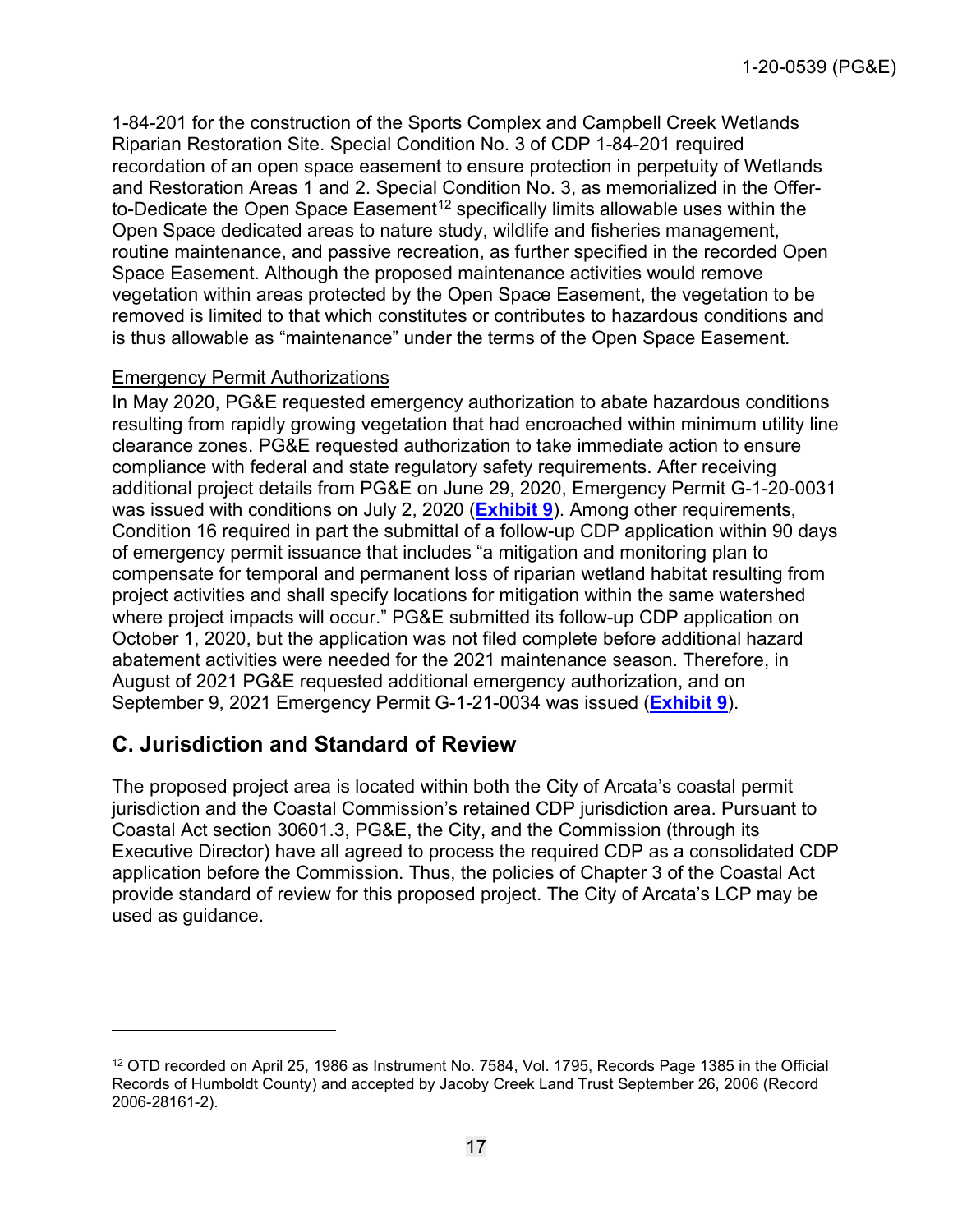# <span id="page-17-0"></span>**D. Other Agency Approvals**

The project sites are located within the City of Arcata and are subject to local ordinances governing tree and vegetation removal. Work at the individual sites may require Tree Removal Permits from the City. To ensure that PG&E obtains any required remaining approvals from the City, **[Special Condition No. 1](#page-4-1)** requires that local approval be obtained and presented to the Commission's Executive Director prior to the commencement of project activities.

# <span id="page-17-1"></span>**E. Permit Authority, Extraordinary Methods of Repair and Maintenance**

### <span id="page-17-2"></span>**Project Purpose and Need**

PG&E is required to perform ongoing vegetation management around its utility lines to comply with state and federal laws and regulations, including minimum safety clearance setbacks established by California Public Utilities Commission (CPUC) and enforced by the California Independent System Operator (CAISO). Minimum clearance requirements established by CPUC are based upon the voltage of the line, the type of construction, and field conditions, including a clearance of 18 inches year-round around power lines. Maintenance agreements approved by CAISO further restrict minimum clearances between vegetation and utilities. Within the project area, utility lines include both 60kV transmission lines and a 12kV distribution line<sup>[13](#page-17-3)</sup>. CPUC requires 18 inches of clearance whereas PG&E's approved Transmission Maintenance Agreement through the CAISO establishes a minimum clearance requirement of 4 feet for 60/70 kV transmission lines, applying the requirements of California Public Resources Code (PRC) section 4293 throughout PG&E's transmission system. Additionally, PG&E maintains a minimum 10 foot clearance between woody or vine material and poles/towers, as required by PRC section 4292. Examples of regulatory clearance requirements are depicted in **[Exhibit 4](https://documents.coastal.ca.gov/reports/2022/6/f8a/f8a-6-2022-exhibits.pdf)** (Figure 1). PG&E describes its standard approach to maintaining clearances from utility lines in excess of the minimum clearance requirements as follows:

State regulations require that minimum distances are kept at the time the vegetation is pruned; that is, pruning must be done before limbs and branches grow to within these distances and must result in greater than the minimum distances to allow for new growth. PG&E's standard approach to line clearing is to obtain the maximum amount of clearance possible and for the longest period of time possible, while taking into consideration the overall health of the tree. Limbing and pruning work typically takes place annually, but sometimes is needed more frequently.

Tree limb and branch contact with energized conductors is a potential cause of power outages and a possible ignition source for fires. Thus, maintaining clearances around the utility infrastructure is also needed to provide reliable service, especially during

<span id="page-17-3"></span><sup>13</sup> Arcata –Humboldt 60kV transmission /Arcata 1122 12 kV distribution and Essex Junction – Arcata – Fairhaven 60 kV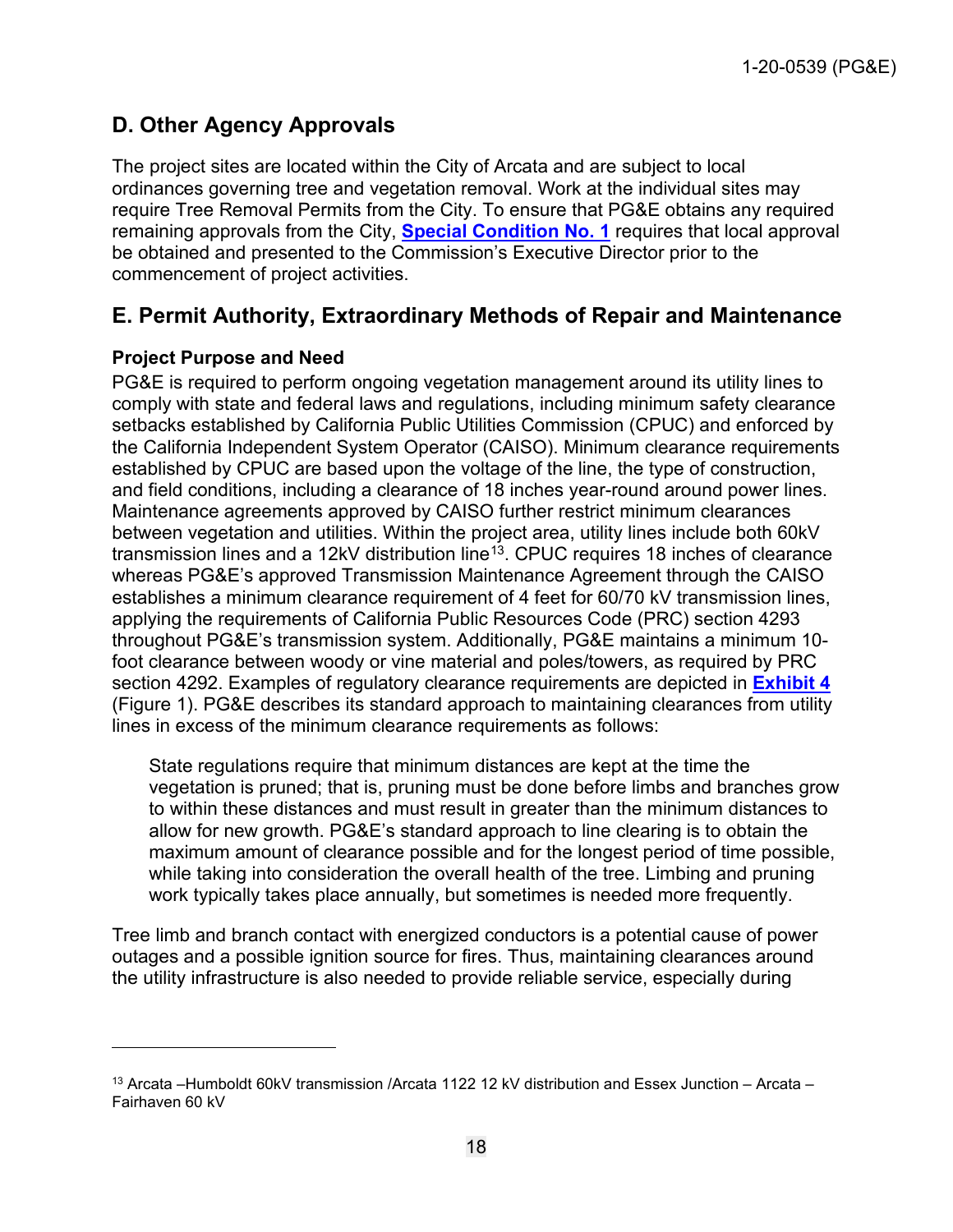severe weather or disasters. PG&E describes two zones of clearance around utility lines, as follows (see **[Exhibit 4](https://documents.coastal.ca.gov/reports/2022/6/f8a/f8a-6-2022-exhibits.pdf)** for referenced figures).

Line clearing activities for transmission and distribution facilities occur in two distinct zones, as depicted in Figures 2 and [3.](#page-14-2) The first is within the designated right-ofway (wire zone) where lines, poles, towers, and related facilities are located. The actual right-of-way width, and subsequently the vegetation management zone, may vary, depending on the line voltage and particularly at mid-span to accommodate the maximum sway of the conductors. This zone will be kept clear of trees that can grow into or come within the flashover zone of the conductors.

The second vegetation management zone is variable in width and extends out from the edge of the right-of-way. This zone is depicted in Figure 2 as the border zone. The width of the border zone is determined by terrain, tree height, and sway of the conductors. Limbing and pruning will be completed within the border zone to reduce the risk of trees or branches falling onto lines, or lines sagging or swaying into trees. Some small, low-growing shrubs and plants may be permitted. Additionally, trees within the border zones should not have any portion of their canopies growing adjacent to the lines. Figure 4 illustrates incompatible vegetation in the border zone, and Figure 5 provides examples of swaying and sagging powerlines.

Coastal Act section 30610(d) generally exempts from Coastal Act permitting requirements the repair or maintenance of structures that does not result in an addition to, or enlargement or expansion of the structure being repaired or maintained. However, the Commission retains authority to review certain extraordinary methods of repair and maintenance of existing structures that involve a risk of substantial adverse environmental impact as enumerated in section 13252 of the Commission regulations.

Section 30610 of the Coastal Act provides, in relevant part (emphasis added):

Notwithstanding any other provision of this division, no coastal development permit shall be required pursuant to this chapter for the following types of development and in the following areas: …

(d) Repair or maintenance activities that do not result in an addition to, or enlargement or expansion of, the object of those repair or maintenance activities; provided, however, that if the commission determines that certain extraordinary methods of repair and maintenance involve a risk of substantial adverse environmental impact, it shall, by regulation, require that a permit be obtained pursuant to this chapter.

Section 13252 of the Commission administrative regulations (14 CCR 13000 et seq.) provides, in relevant part, for the following (emphasis added):

(a) For purposes of Public Resources Code section 30610(d), the following extraordinary methods of repair and maintenance shall require a coastal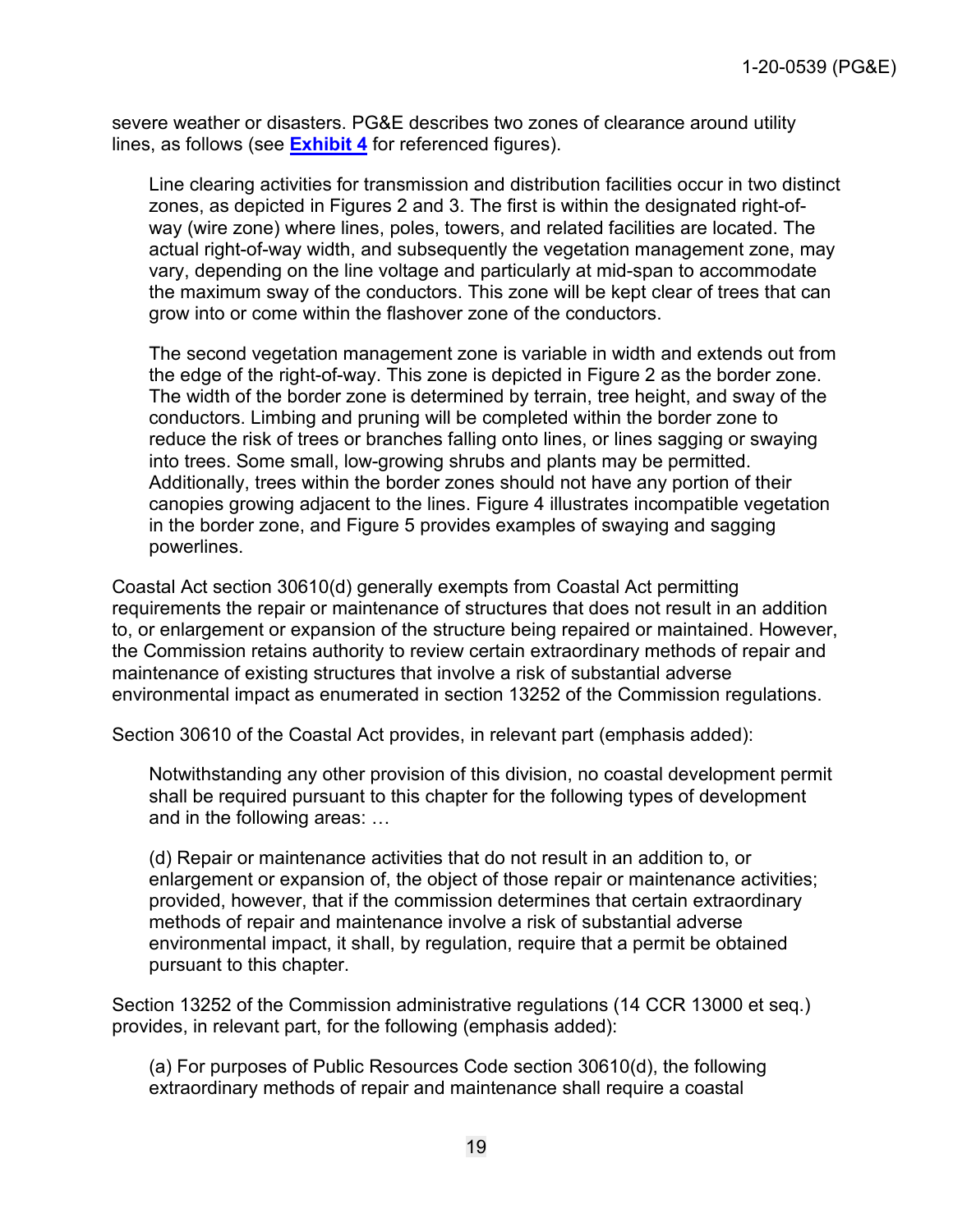development permit because they involve a risk of substantial adverse environmental impact:…

(3) Any repair or maintenance to facilities or structures or work located in an environmentally sensitive habitat area, any sand area, within 50 feet of the edge of a coastal bluff or environmentally sensitive habitat area, or within 20 feet of coastal waters or streams that include:

(A) The placement or removal, whether temporary or permanent, of rip-rap, rocks, sand or other beach materials or any other forms of solid materials;

(B) The presence, whether temporary or permanent, of mechanized equipment or construction materials.

All repair and maintenance activities governed by the above provisions shall be subject to the permit regulations promulgated pursuant to the Coastal Act, including but not limited to the regulations governing administrative and emergency permits. The provisions of this section shall not be applicable to methods of repair and maintenance undertaken by the ports listed in Public Resources Code section 30700 unless so provided elsewhere in these regulations. The provisions of this section shall not be applicable to those activities specifically described in the document entitled Repair, Maintenance and Utility Hookups, adopted by the Commission on September 5, 1978 unless a proposed activity will have a risk of substantial adverse impact on public access, environmentally sensitive habitat area, wetlands, or public views to the ocean.…

Section II-B-2-d of the document entitled "Repair, Maintenance and Utility Hookup Exclusions from Permit Requirements" adopted by the Commission on September 5, 1978 states the following, in relevant part (emphasis added):

Grading, Clearing and Removal of Vegetation. … In cases involving removal of trees exceeding 12 inches dbh, grading of any undisturbed area of greater than 500 sq. ft. or clearing of more than 500 sq. ft. of brush or other vegetation, the utility shall consult with the Executive Director of the Regional Commission to determine whether the project involves removal of major vegetation such that a permit is required. A coastal permit is not required for removal of minor vegetation for maintenance purposes (tree trimming, etc,) for safety clearances.

The proposed project involves the repeated removal of vegetation as a part of the maintenance of distribution and transmission lines. Most of the work occurs within utility maintenance easements granted to PG&E and is necessary in order to maintain the functionality and safety of electrical utilities. Section 30610 of the Coastal Act, section 13252 of the Commission's administrative regulations, and the "Repair, Maintenance, and Utility Hook-Up Exclusions from Permit Requirements" guidelines (1978 Utility Exclusions) adopted by the Commission in 1978 provide for the exemption of certain types of repair and maintenance projects from CDP requirements, unless certain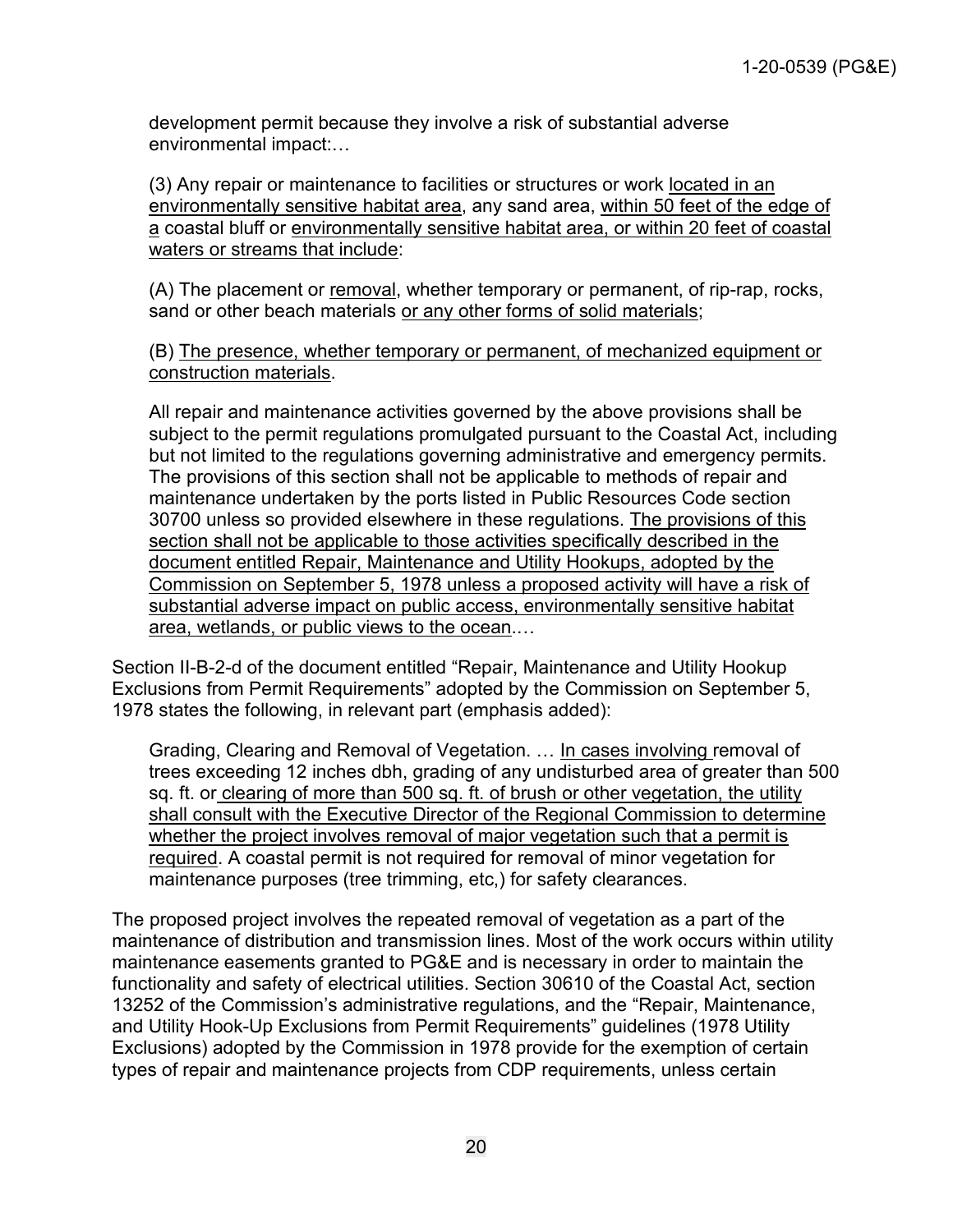"extraordinary methods of repair and maintenance" enumerated in the regulation could "involve a risk of substantial adverse environmental impact."

The proposed ongoing program of vegetation management at up to 139 sites within 10.86 acres in and around the Arcata Sports Complex, Arcata Little League Fields, and the Jacoby Creek-Gannon Slough Wildlife Area presents a risk of substantial adverse environmental impact pursuant to section 30610 of the Coastal Act and section II-B-2-d of the 1978 Utility Exclusions, because the various projects involve the clearing of more than 500 square feet (0.01-acre) of brush or other vegetation, and/or would involve the permanent removal of vegetation within 50 feet of an ESHA (riparian habitats and areas with potential to support rare, protected or sensitive plant and wildlife species – see Section IV.F, below) and/or within 20 feet of coastal waters, including streams and wetlands. According to information provided by PG&E, vegetation clearing conducted in 2020 included the removal of vegetation within a 10-foot radius around 23 pole and/or guy wire structures, resulting in 7,222 square feet of cleared vegetation. Vegetation removed from within portions of the project area during 2020 emergency operations totaled 183,500 square feet, in addition to removal of 18 trees. In 2021, emergency vegetation clearance operations eliminated 4,612 square feet of vegetation and three trees within portions of the same project area. As presented in **[Exhibit 3](https://documents.coastal.ca.gov/reports/2022/6/f8a/f8a-6-2022-exhibits.pdf)**, the proposed vegetation removal annually is projected to be approximately 757 cubic yards.

The majority of vegetation clearance work would occur within riparian woodland ESHA, wetlands and/or coastal streams. Thus, in this case, although the project is a repair and maintenance project, since the work is to be performed within and adjacent to ESHA and/or within 20 feet of coastal waters and streams, section 13252(a)'s limits on the repair and maintenance exemption do apply, and this project does require a permit to ensure that the method employed is consistent with the Chapter 3 policies of the Coastal Act. Therefore, a coastal development permit is required for this project.

In considering a permit application for a repair or maintenance project pursuant to the above-cited authority, the Commission reviews whether the proposed methods of repair or maintenance are consistent with the Chapter 3 policies of the Coastal Act. In other words, the Coastal Commission's authority over repair and maintenance activities applies only to the methods by which a repair and maintenance activity is carried out, not the repair and maintenance activity itself. Also, the Commission's evaluation of such repair and maintenance projects does not extend to an evaluation of the underlying existing development's conformity with the Coastal Act. The Commission does consider alternatives with respect to repair and maintenance activities, and in this case, alternatives are discussed in Findings G (ESHA) and H (Water Quality) below. The applicant has included a number of mitigation measures and Best Management Practices (BMPs) as part of the proposed repair and maintenance project [\(Appendix B\)](https://documents.coastal.ca.gov/reports/2022/6/f8a/f8a-6-2022-appendix.pdf). These measures and others proposed by the applicant are appropriate; however, additional measures are also needed to further avoid, minimize, and, as necessary, mitigate impacts to ESHA, as discussed in the following Findings.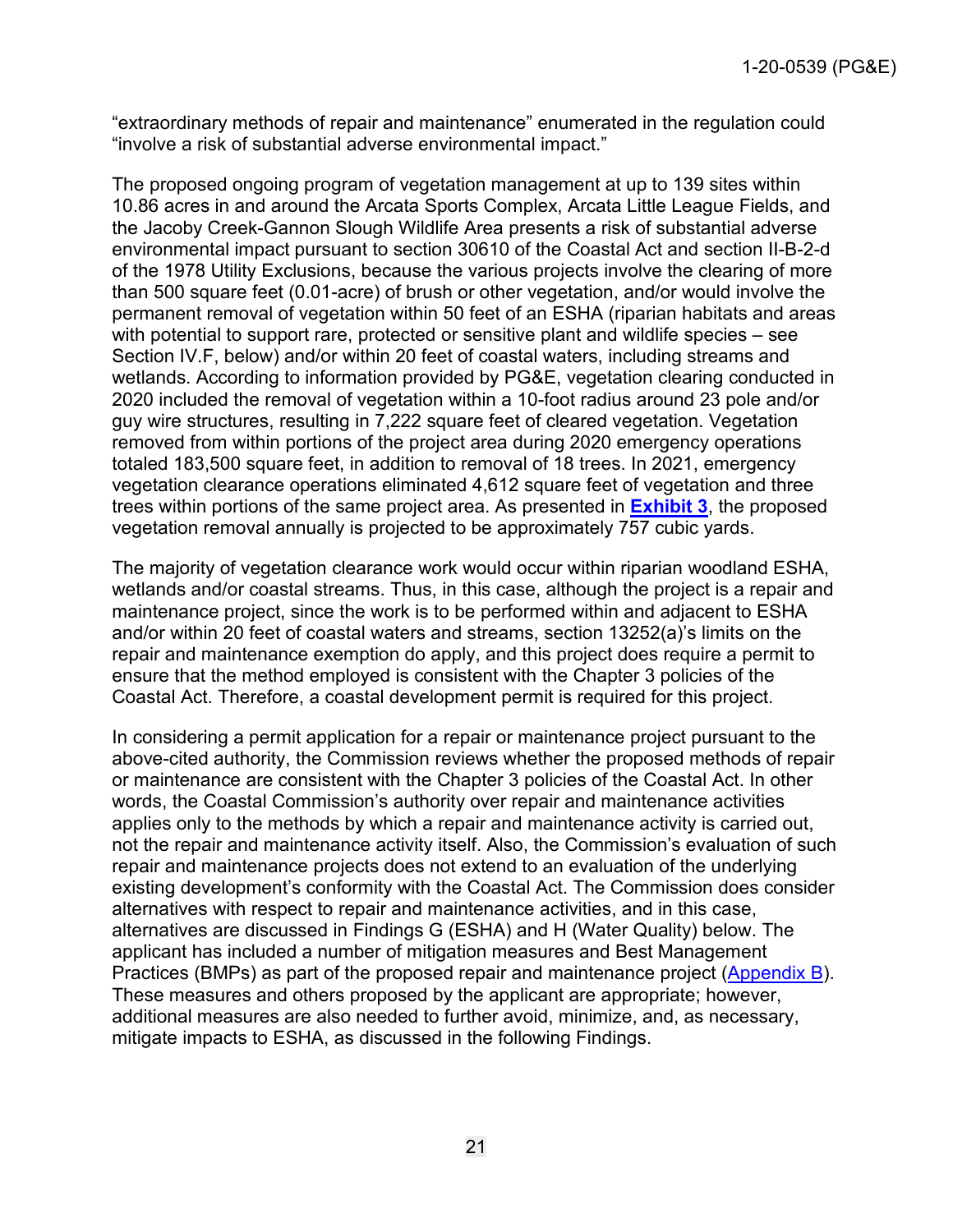# <span id="page-21-0"></span>**F. Hazards**

Section 30253 of the Coastal Act states in relevant part:

New development shall do all of the following:

(a) Minimize risks to life and property in areas of high geologic, flood, and fire hazard…

(b) Assure stability and structural integrity, and neither create nor contribute significantly to erosion, geologic instability, or destruction of the site or surrounding area or in any way require the construction of protective devices that would substantially alter natural landforms along bluffs and cliffs.

PG&E is proposing ongoing vegetation management activities to comply with CPUC regulations and abate hazardous conditions. Although the project area is not located within any designated fire risk area, the operation of the utility lines involves an inherent risk associated with the transmission and distribution of high-voltage electrical currents. Hazardous conditions can and do occur when foreign objects strike or otherwise interfere with electrical lines. Tree limb and branch contact with energized conductors is a potential cause of power outages and a possible ignition source for fires. As noted in Section IV.A, above, hazards abatement can involve removal of trees that meet the definition of a hazard or danger tree<sup>[14](#page-21-1)</sup> that could interfere with the utility lines. As part of the proposed project, PG&E would maintain clearances around poles and towers of flammable vegetation to minimize risks to life and property. To further reduce risk of fire hazards, PG&E proposes removing cut vegetation from each work site within two days of vegetation maintenance activities and disposing of vegetation lawfully at licensed disposal facilities.

Given that the applicant is proposing development in a hazardous area, the Commission requires the applicant to assume the liability from potential fire or other risks and, therefore, imposes **[Special Condition 10.](#page-13-0)** Additionally, the Commission imposes **[Special Condition 11](#page-13-1)** requiring reimbursement of specified costs and attorneys' fees the Commission incurs in connection with the defense of any action brought by a party other than the Applicant/Permittee challenging the approval or issuance of this permit.<sup>[15](#page-21-2)</sup>

<span id="page-21-1"></span><sup>14</sup> PG&E defines "hazard or danger tree" as a tree located on or adjacent to the PG&E right-of-way or facility that could damage PG&Es facilities should it fall where (1) the tree leans toward the right-of-way; or (2) the tree is defective because of any cause, such as heart or root rot, shallow roots, excavation, bad crotch, dead or with dead top, deformity, cracks or splits, or any other condition that could result in the tree or a main lateral of the tree falling. This may include dead, diseased, dying, or green trees. Hazard tree work includes felling hazard trees located in or beyond the PG&E's rights-of-way (in the wire zone, border zone, or hazard tree zone).

<span id="page-21-2"></span><sup>15</sup> Coastal Act Section 30620(c)(1) authorizes the Commission to require applicants to reimburse the Commission for expenses incurred in processing CDP applications. See also 14 C.C.R. § 13055(g).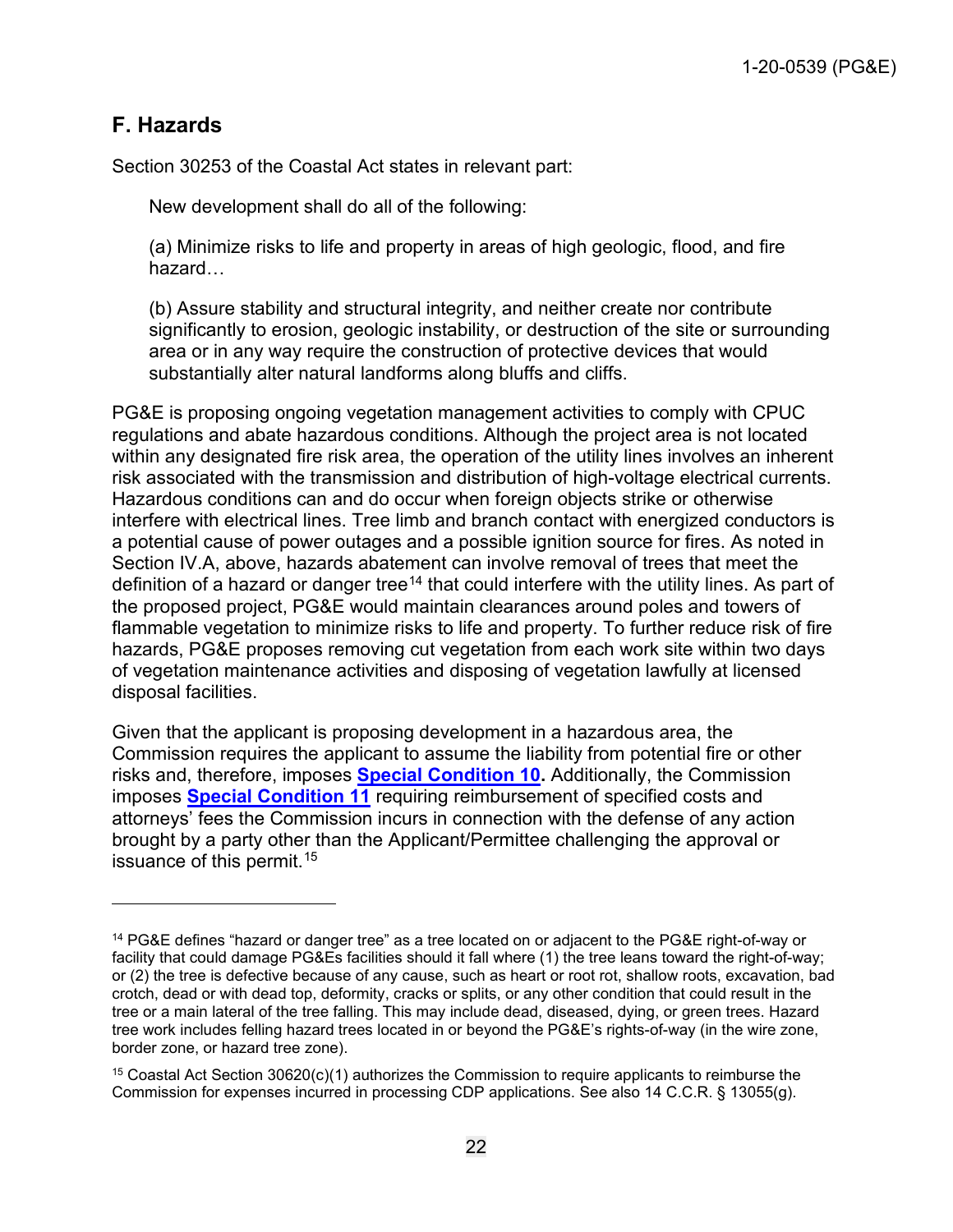The Commission finds that the proposed development, as conditioned, is consistent with section 30253 of the Coastal Act, which requires in part that development minimize risks associated with hazards.

### <span id="page-22-0"></span>**G. Environmentally Sensitive Habitat Areas (ESHAs)**

Coastal Act section 30107.5 states:

"Environmentally sensitive area" means any area in which plant or animal life or their habitats are either rare or especially valuable because of their special nature or role in an ecosystem and which could be easily disturbed or degraded by human activity and developments.

Coastal Act section 30240 states:

- (a) Environmentally sensitive habitat areas shall be protected against any significant disruption of habitat values, and only uses dependent on those resources shall be allowed within those areas.
- (b) Development in areas adjacent to environmentally sensitive habitat areas and parks and recreation areas shall be sited and designed to prevent impacts which would significantly degrade those areas, and shall be compatible with the continuance of those habitat and recreation areas.

#### <span id="page-22-1"></span>**Environmental Setting**

The proposed vegetation maintenance will occur within riparian corridors along the Campbell Creek Wetlands Riparian Restoration Site that borders the westerly and southerly perimeters of the Arcata Community Park and Sports Complex ("Sports Complex" site). The riparian restoration area also includes two ponded features (one at the northernmost end, and one at the southeast end) that support floating vegetation and wading birds. Lower Campbell Creek flows through the restoration area before entering Gannon Slough. Campbell Creek has historically supported anadromous fish rearing habitat, while Gannon Slough is recognized as a Class I fish-bearing watercourse. Gannon Slough continues south of Samoa Blvd through farmed, predominantly freshwater wetlands before transitioning to tidal influence and ultimately reaching Arcata Bay. Campbell Creek and Gannon Slough both support wellestablished riparian corridors dominated by willows (*Salix lasiolepis*), alders (*Alnus rubra*), and wax myrtle (*Morella californica*). The herbaceous understory is dominated by sedges (*Carex obnupta, Scirpus microcarpus*), native and non-native brambles (*Rubus ursinus* and *R. armeniacus* respectively), water parsley (*Oenanthe sarmentosa*), and rushes (*Juncus spp.*) in freshwater areas; and saltgrass (*Distichlis spicata*) in estuarine areas.

The project area is situated along the Pacific Flyway as part of the major migratory corridor for thousands of birds travelling between California, Mexico, and Central and South America and provides nesting and roosting habitat for several species of birds.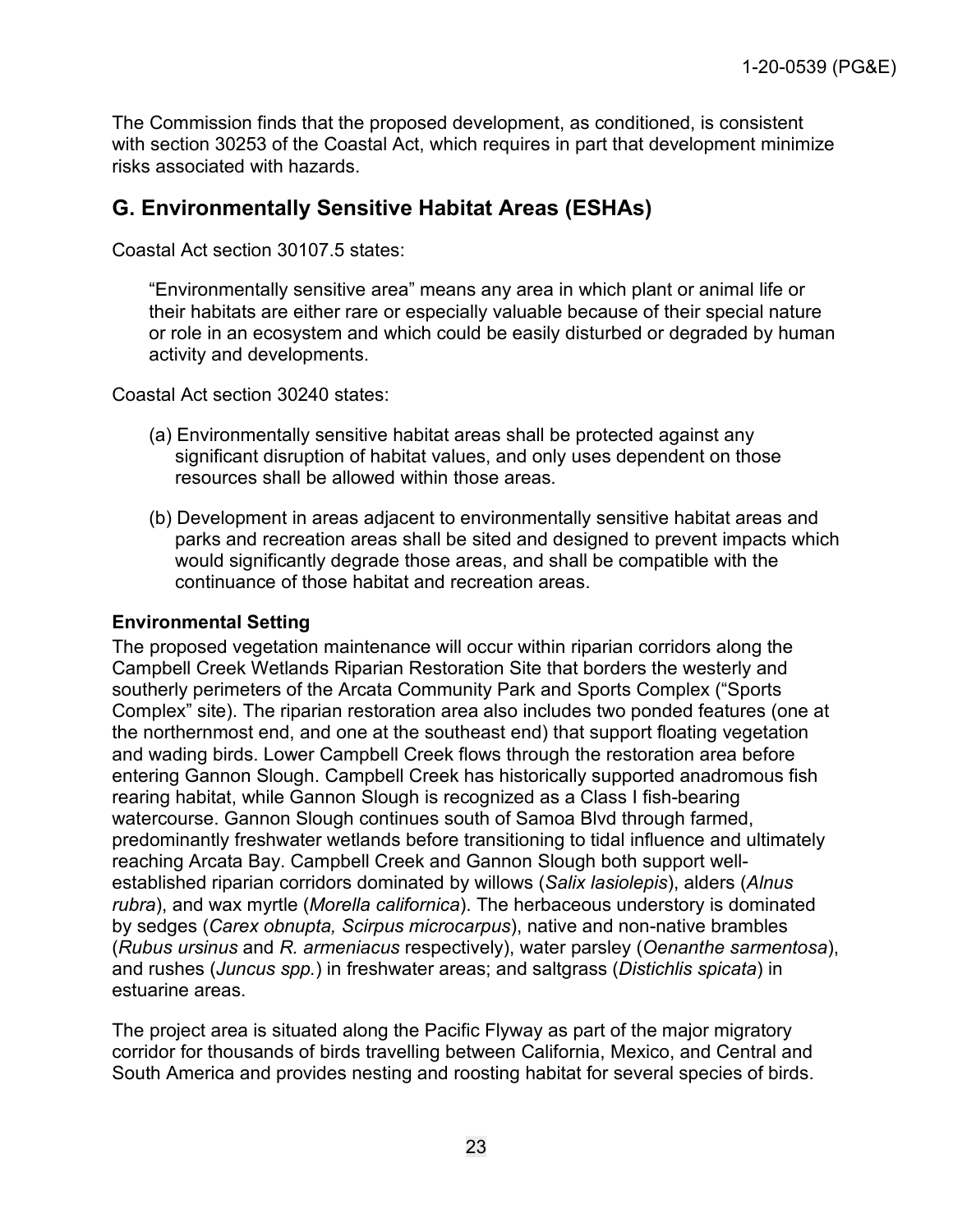The area also supports wildlife species such as but not limited to northern red-legged frogs, gray foxes, raccoon, and striped skunk.

#### **Identification of ESHAs**

The proposed ongoing vegetation maintenance program would occur at up to 139 sites within the 10.86-acre project area, including in and near estuarine and freshwater streams, sloughs, and riparian woodland and wetlands (**[Exhibit 2](https://documents.coastal.ca.gov/reports/2022/6/f8a/f8a-6-2022-exhibits.pdf)**) which constitute environmentally sensitive habitat areas (ESHA) under the Coastal Act. Many of the project sites contain suitable habitat for rare and sensitive species and nesting birds that, if present, could be easily disturbed or harmed by the proposed removal of trees and brush. As discussed above, however, because the proposed project consists of maintenance activities necessary to the safe operation of existing electrical utilities, the Commission reviews only the consistency of the proposed method of maintenance with Coastal Act ESHA policies, and not the consistency of the underlying existing development.

Riparian and freshwater wetland vegetation communities are among California's most sensitive habitats due to their high level of productivity, biodiversity, importance as migration corridors, and limited geographic distribution. Historically, these habitat types have also been heavily degraded as a result of stream alteration, vegetation clearing, floodplain development and the draining and filling of wetlands. The freshwater and estuarine coastal streams, sloughs, riparian corridors, and wetlands in and around the Arcata Sports Complex, Arcata Little League Fields, and the Jacoby Creek-Gannon Slough Wildlife Area include several sensitive vegetation communities. For example, Red alder/Sitka willow/brambles (rank S3, "vulnerable"), Sitka willow thickets (rank S3?[16\)](#page-23-0), coastal brambles (rank S3), small-fruited bulrush marsh (rank S2, "imperiled"), yellow pond-lily mats (rank S3?), and water-parsley marsh (rank S2) all occur within the project area and are considered sensitive habitats by California Department of Fish and Wildlife (CDFW). Freshwater wetlands, scrub wetlands and native blackberry (*Rubus ursinus*) brambles are also North coast riparian habitats that have typically been found by the Commission to constitute ESHA.

The coastal streams, sloughs and wetlands in and around the Arcata Sports Complex, Arcata Little League Fields, and the Jacoby Creek-Gannon Slough Wildlife Area additionally provide habitats suitable for various rare and sensitive species, including, but not limited to, northern red-legged frog (*Rana aurora aurora*),<sup>[17](#page-23-1)</sup> which has been observed in freshwater habitats throughout the project area. Although the applicant's biological resource assessments did not include avian surveys, the riparian and wetland habitats at the project work sites were determined to provide suitable habitat for nesting

<span id="page-23-0"></span> $16$  The question mark ("?") indicates additional sampling and data is needed to determine extent of rarity.

<span id="page-23-1"></span><sup>&</sup>lt;sup>17</sup> Northern red-legged from is recognized as a state species of special concern.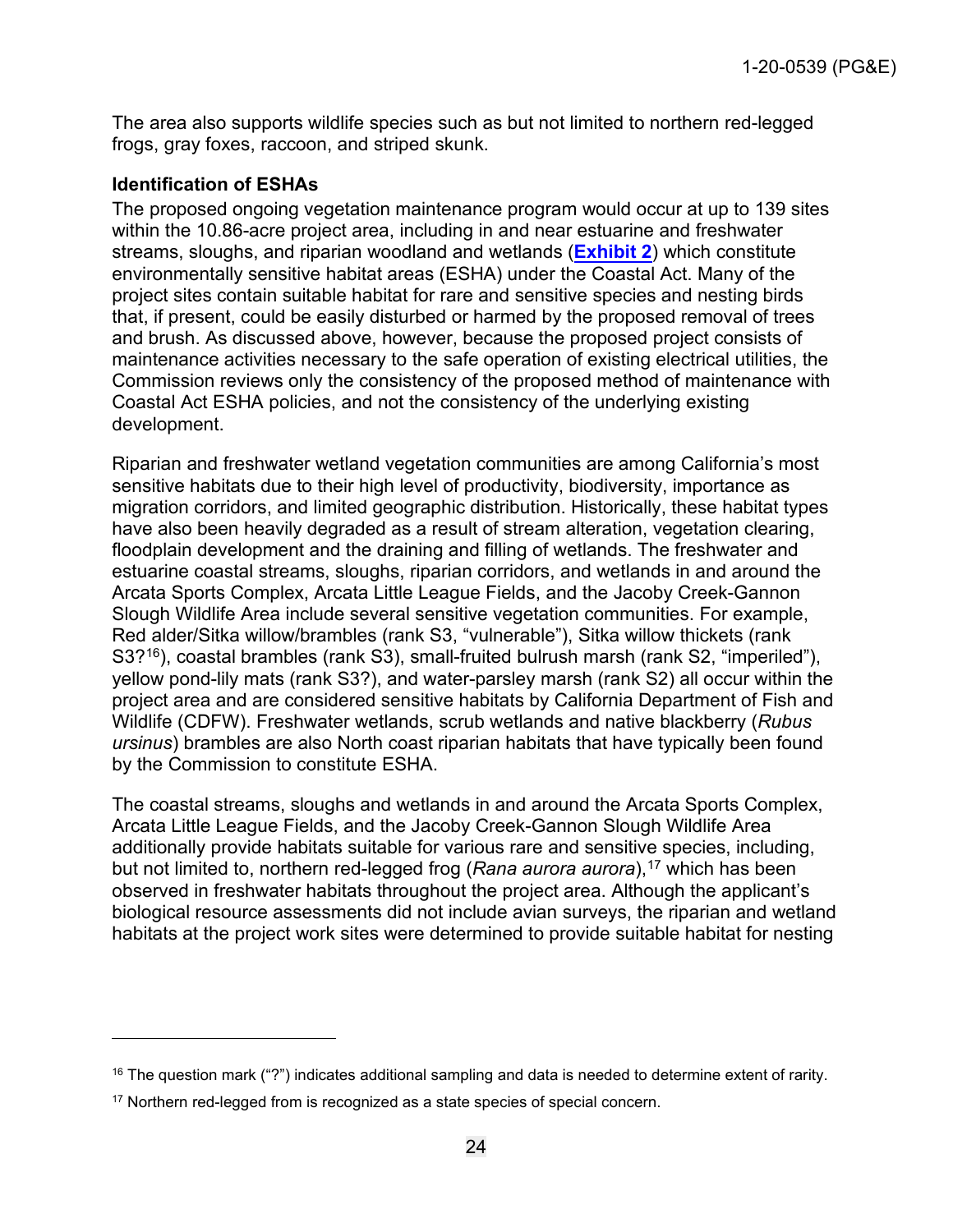birds. Birds using the project sites may include sensitive species such as raptors and other species protected under Fish and Game Code sections 3503[18](#page-24-0) and 3503.5[19.](#page-24-1)

Based on these considerations, in particular the relative scarcity of intact riparian woodland, riparian scrub and freshwater wetland habitats, their potential to support rare plant and animal species within the project area, and the fact that these resources could easily be disturbed or degraded by human activities or development, the riparian and wetland habitats at the project sites meet the definition of ESHA in the Coastal Act.

#### **Impacts to Riparian and Wetland Habitats**

Vegetation management activities conducted by PG&E in 2020 under Emergency Permit G-1-20-0031 resulted in the removal of 183,500 square feet (or 4.21 acres) of vegetation and 18 trees. In 2021, an additional three trees were removed, and vegetation was cleared within 4,612 square feet (0.10 acres total) under Emergency Permit G-1-21-0034. Based upon these trends, PG&E anticipates clearing approximately 757 cubic yards of vegetation annually from within the project area, removing an additional 40 trees over the course of the proposed ten-year program (**[Exhibit 3](https://documents.coastal.ca.gov/reports/2022/6/f8a/f8a-6-2022-exhibits.pdf)**).

Although the proposed vegetation management activities would not fill or otherwise fully eliminate wetland and riparian habitat areas, the habitat value of the treated areas would be reduced due to the altered vegetation structure (removal of tree canopy and/or shrub and herbaceous understory), resulting in loss of cover, feeding areas, nest sites, and other similar functions within ESHAs. Following the initial vegetation removal effort, PG&E intends to maintain the cleared areas free of major woody vegetation, which would effectively render permanent these habitat alterations.

#### **Impact Avoidance and Minimization Measures**

PG&E's project description includes several measures intended to reduce the environmental impacts of the proposed vegetation management activities while still achieving safety goals around electrical utility infrastructure. To this end, PG&E has reduced the area of habitat impacts to 4.78 acres within the 10.86-acre project area, as calculated based upon the specific footprints of activity within work polygon areas (**[Exhibit 1](https://documents.coastal.ca.gov/reports/2022/6/f8a/f8a-6-2022-exhibits.pdf)**). In addition, PG&E has proposed to implement a variety of protective measures to minimize habitat disruption and other environmental impacts associated with the vegetation removal activities. For example, targeted trees and woody vegetation would be cut or trimmed to within 6 inches of ground level rather than uprooted, and no excavation or grading is proposed. Additionally, equipment used to cut vegetation would be limited to chainsaws, weed-whackers, and other non‐mechanized

<span id="page-24-0"></span><sup>&</sup>lt;sup>18</sup> Fish and Game Code section 3503 states "It is unlawful to take, possess, or needlessly destroy the nest or eggs of any bird, except as otherwise provided by this code or any regulation made pursuant thereto."

<span id="page-24-1"></span><sup>&</sup>lt;sup>19</sup> FGC section 3503.5 states "It is unlawful to take, possess, or destroy any birds in the orders Falconiformes or Strigiformes (birds-of-prey) or to take, possess, or destroy the nest or eggs of any such bird except as otherwise provided by this code or any regulation adopted pursuant thereto."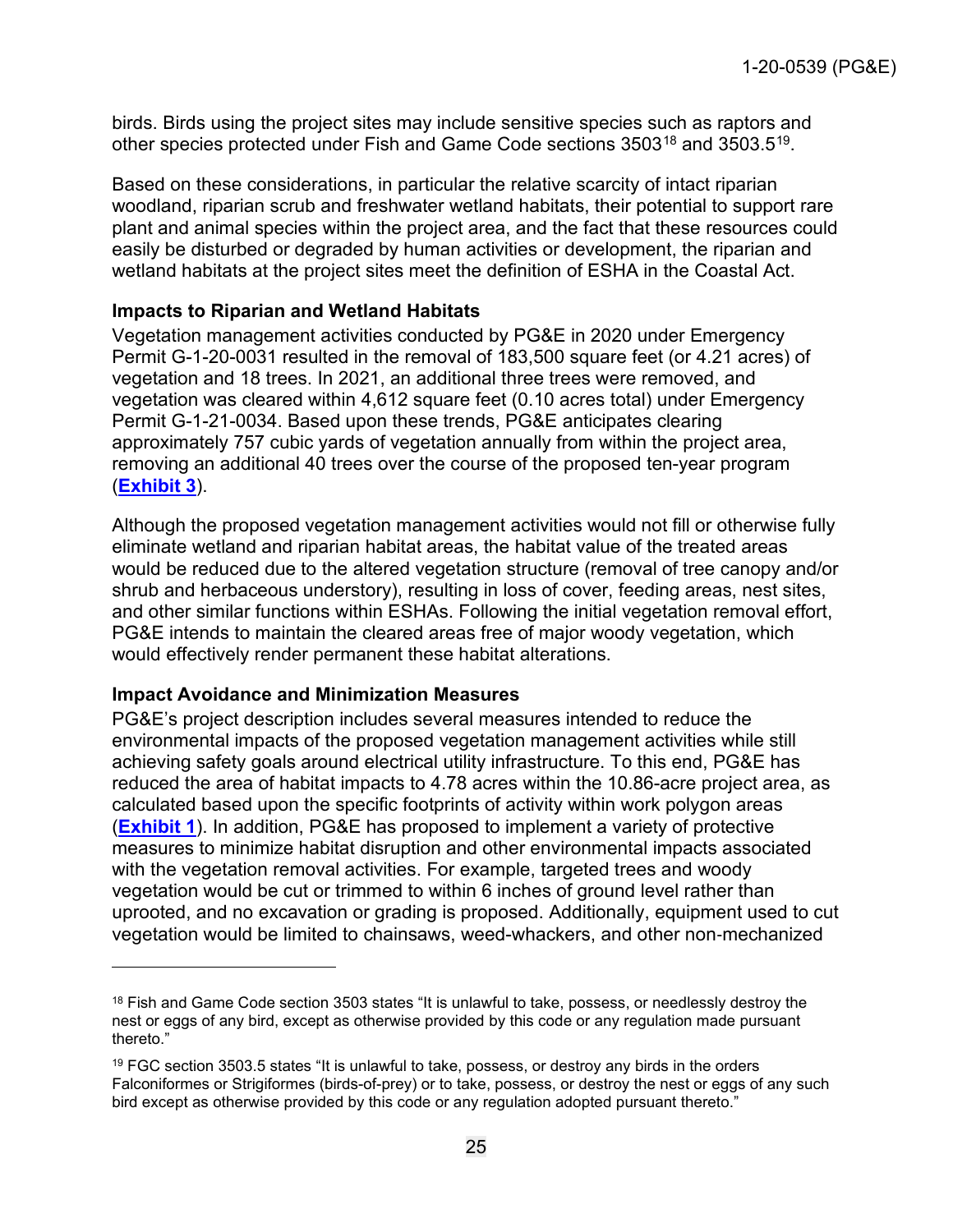hand tools. These and other measures are described in **[Appendix B](https://documents.coastal.ca.gov/reports/2022/6/f8a/f8a-6-2022-appendix.pdf)** and also include, among other things: (1) limiting staging of equipment to existing parking areas; (2) hand-carrying all debris from brush and tree pruning off-site and removing to a permitted disposal location offsite; (3) prohibiting vehicles or other mechanized equipment needed for the tree pruning and removal operations from driving or operating within (a) riparian habitat areas, and (b) landscaped areas and paved pathways of the Arcata Sports Complex facility and the Arcata Little League facility (except that mechanized vehicles with track‐mounted wheels and all‐terrain quad vehicles may be used to access landscaped areas at the Sports Complex facility outside the field of play and within 12 feet of the fence line adjacent to the vegetation corridor), and (4) prohibiting chipping of cut tree parts on site.

To ensure that PG&E implements the various habitat protection and impact minimization measures as proposed, the Commission attaches **[Special Conditions](#page-5-0)  [4\(A\) through 4\(E\)](#page-5-0)**, which incorporate PG&E's proposed limitations on equipment use and vegetation removal within the project area that are further detailed in [Exhibit 3](https://documents.coastal.ca.gov/reports/2022/6/f8a/f8a-6-2022-exhibits.pdf) and [Appendix B.](https://documents.coastal.ca.gov/reports/2022/6/f8a/f8a-6-2022-appendix.pdf)

Additionally, in order to minimize the significant disruption of habitat values in ESHA, the Commission attaches **[Special Condition 3,](#page-4-2)** which requires the appointment of a qualified biologist to be present on site during all project activities within or adjacent to ESHA to identify sensitive habitats, survey for the potential presence of sensitive species, and ensure that impacts to these resources are avoided. The responsibilities of the Project Biologist are outlined in **[Special Condition 3B](#page-4-2)**, which requires in part preproject focused surveys of all proposed project sites, including staging and access areas, for the presence of sensitive plant and wildlife species which may have the potential to occur and limiting project activities to avoid impacts to individuals or colonies of sensitive species.

To provide protection to sensitive amphibian habitat areas within the project area, PG&E proposes avoidance and minimization measures, including among others AMM-1 which specifies the following:

Prior to using moving equipment or establishing workspaces, inspect the work area or tree materials for frogs, salamanders, and turtles. While accessing workspaces, be vigilant to avoid frogs, salamanders, and turtles on roadways or trails.

If species are observed, halt work in a safe manner and establish a no work buffer around the area where the species was observed. Contact the PG&E biologist for additional assistance.

The avoidance and minimization measures proposed by PG&E provide some protection against the risk of impacts to frogs, salamanders, and turtles potentially present during work activities, but lacks certain specificity needed to ensure that the maintenance work will be implemented in a manner that does not significantly degrade ESHA. For example, PG&E's proposed measures require vigilance to avoid species on roadways or trails but not within other work areas. Therefore, to ensure the method of vegetation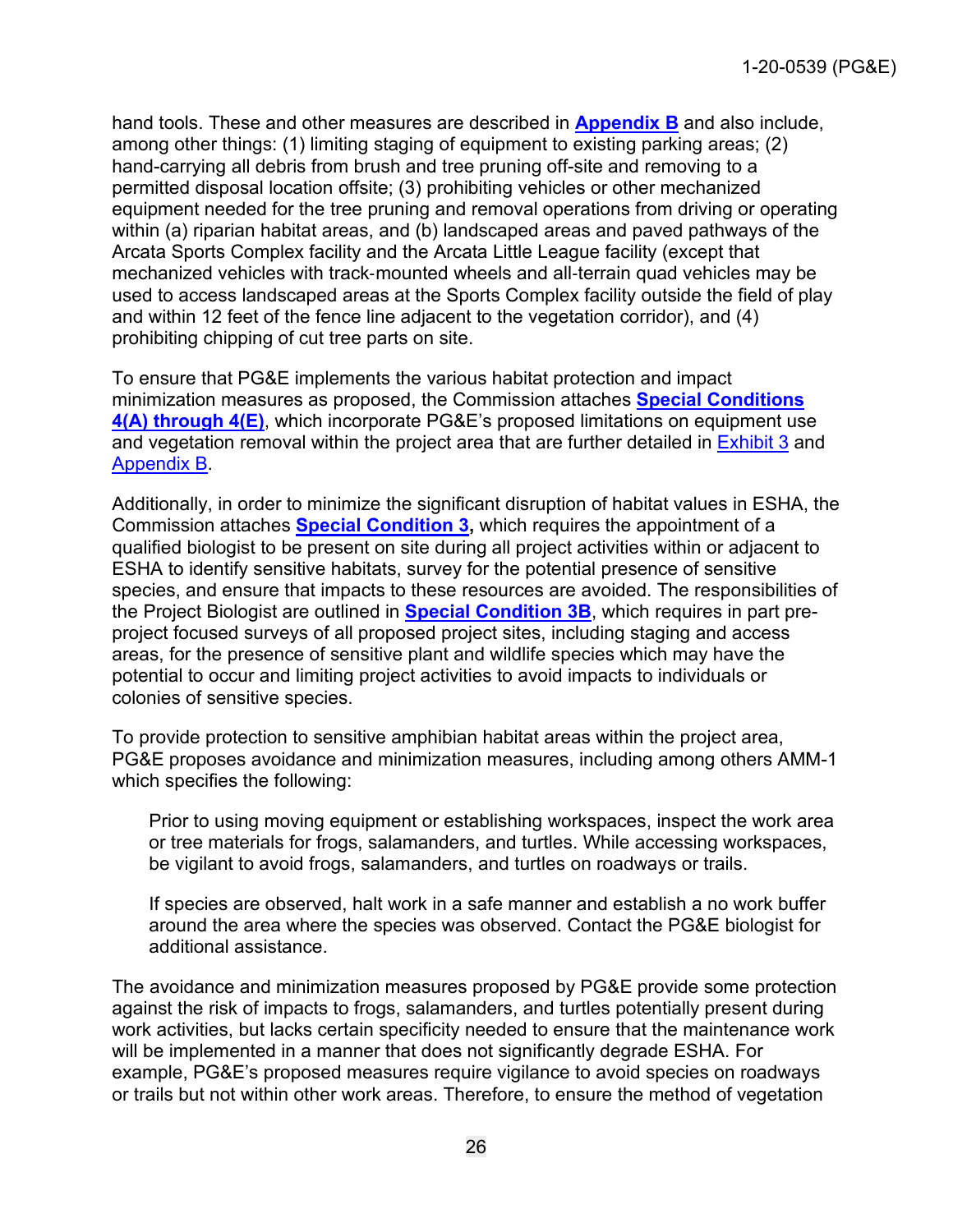maintenance activities maximizes the protection of ESHAs, the Commission attaches **[Special Condition 5](#page-7-0)**, which incorporates PG&E's proposed measure AMM-1 but adds further specificity to require avoidance of species within all active work areas. Special Condition 5 additionally specifies that if species are inadvertently encountered within the work area, work shall be safely halted within the area where the species was observed until the species has left the area or has been relocated outside of the active work area by the Project Biologist.

To ensure potential impacts to nesting birds are avoided, PG&E indicates that in addition to a biological monitor being onsite during project activities, their tree crews are trained to follow PG&E's standard nesting bird protection procedures specified in their Migratory Bird Flowchart (**[Exhibit 5](https://documents.coastal.ca.gov/reports/2022/6/f8a/f8a-6-2022-exhibits.pdf)**). PG&E indicates that potential impacts to nesting birds will be avoided or minimized as follows:

Depending on the location, work may be restricted to limited operation periods to protect sensitive species, if feasible, such as nesting bird seasons. Exceptions to this would include emergencies. If work will occur during nesting bird season, the biologist will utilize Estimating the Effects of Auditory and Visual Disturbance to Northern Spotted Owls and Marbled Murrelets in Northwestern California (U.S. Fish and Wildlife Service 2006) to determine buffers for nesting birds. The analysis takes into account the existing conditions, proposed scope, and distance to nesting habitat when determining reduced buffers. Tree crews are trained on PG&E's standard nesting bird protection procedures specified in the Migratory Bird Flowchart [**[Exhibit 5](https://documents.coastal.ca.gov/reports/2022/6/f8a/f8a-6-2022-exhibits.pdf)**].

In order to ensure protection for nesting birds during project activities, the Commission is including **[Special Condition 6](#page-8-0)**, which requires PG&E to conduct nesting bird surveys within and adjacent to project sites within a week of any vegetation clearing that would occur during the bird nesting season (defined as March 1 through August 15). If any sensitive bird ESHA is detected (i.e., detection of an active nesting areas of sensitive species), the biologist, in consultation with CDFW, shall determine the extent of a workfree buffer zone to be established around the nest, and work in the buffer zone shall be delayed until after the young have fledged, as determined by additional surveys conducted by a qualified biologist. The work-free buffer zone shall be a minimum of 300 feet for nesting raptors and a minimum of 100 feet for other special-status bird species. **[Special Condition 6B](#page-8-0)** additionally requires the project biologist to monitor active nests, enforce protective buffers, and implement other measures necessary to protect active nests.

### **Mitigation**

As described above, the combination of the applicant's proposed avoidance and mitigation measures and the Commission's special conditions will minimize significant adverse effects of repair and maintenance activities on ESHA and its resources. Nonetheless, the proposed ongoing vegetation maintenance along PG&E's existing utility corridor will result in the repeated disturbance of approximately 4.78 acres of wetland and riparian ESHA as well as removing a total of 61 individual trees that otherwise provide potential habitat for sensitive nesting birds. To offset proposed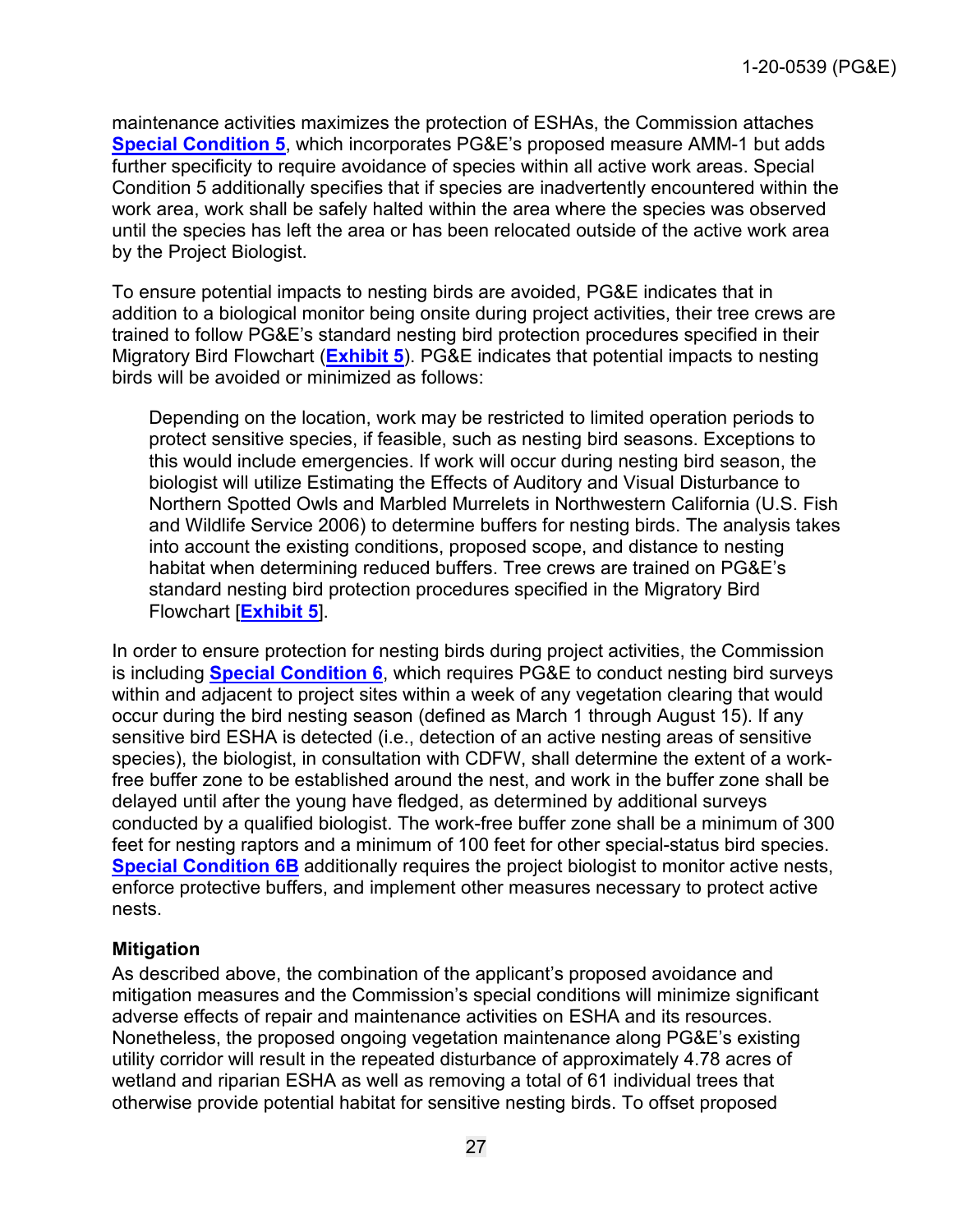maintenance work that will impact wetland and ESHA habitat values, PG&E has proposed to restore 4.78 acres of riparian forest off-site, on property owned and managed by California Department of Fish and Wildlife (CDFW). Although Emergency Permit G-1-20-0031 required mitigation within the same watershed as project impacts, PG&E was unable to locate a suitable mitigation site within the same watershed affected by project activities. Thus, the proposed off-site mitigation property (APN 100- 011-14) is located approximately 25 miles southwest of the project area at Cock Robin Island (south of Eureka, in Loleta near the mouth of the Eel River). PG&E currently has another unrelated mitigation project underway on 4.15 acres of the same site<sup>[20](#page-27-0)</sup> and a signed Memorandum of Understanding with CDFW allowing for the use of an additional 4.78 acres of the site to perform compensatory mitigation for the anticipated impacts detailed in this report.

The proposed restoration area occurs on the banks of the Eel River estuary in an area that is adjacent to a larger riparian restoration area established and managed by CDFW. Since its purchase by CDFW in the mid-1990s, riparian habitat restoration at the site was identified by CDFW as a high priority due to its habitat value for several state and/or federally listed threatened and endangered species that inhabit adjacent Eel River riverine habitats (including three species of salmonids and the Western Yellow-Billed Cuckoo). The proposed mitigation area occurs in an area devoid of riparian vegetation that is adjacent to the larger riparian restoration area established and managed by CDFW.

Commission staff, including the Commission's staff ecologist, Dr. Laurie Koteen, visited the site twice in February 2022 to evaluate restoration opportunities with CDFW staff and PG&E staff and consultants. Following discussions with Commission staff, on April 14, 2022 PG&E transmitted a revised Conceptual Plan (**[Exhibit 6](https://documents.coastal.ca.gov/reports/2022/6/f8a/f8a-6-2022-exhibits.pdf)**) that includes a preliminary proposal for planting locally-native riparian shrub and tree species in an open grassy area adjacent to other restoration sites. Proposed species include red alder (*Alnus rubra*), black cottonwood (*Populus balsamifera trichocarpa*), wax myrtle (*Morella californica*), sitka willow (*Salix sitchensis*), coyote brush (*Baccharis pilularis*), red elderberry (*Sambucus racemosa*), salmonberry (*Rubus spectabilis*), thimbleberry (*Rubus parviflorus*), and California rose (*Rosa californicus*), among others. PG&E has indicated that additional details regarding scheduling and installation plans, and ten years of maintenance and monitoring would be forthcoming following approval of the conceptual mitigation plan.

The Commission has typically required mitigation at a 3:1 ratio (acres of restored habitat to each acre of impacted habitat) for permanent impacts to sensitive habitat areas containing habitat that support state or federally listed rare, threatened, or endangered species, species of special concern, or riparian or wetland habitat (e.g., CDP 9-17-0408 (PG&E), 1-11-039 (Caltrans), and CDP 1-11-023 (Northcoast Regional Land Trust), among others). The traditional 3:1 mitigation ratio applies to habitat restoration or

<span id="page-27-0"></span><sup>&</sup>lt;sup>20</sup> PG&E is currently undertaking restoration work on a nearby portion of Cock Robin Island in association with mitigation required for unrelated project impacts authorized by a prior permit action (CDP 9-17-0408).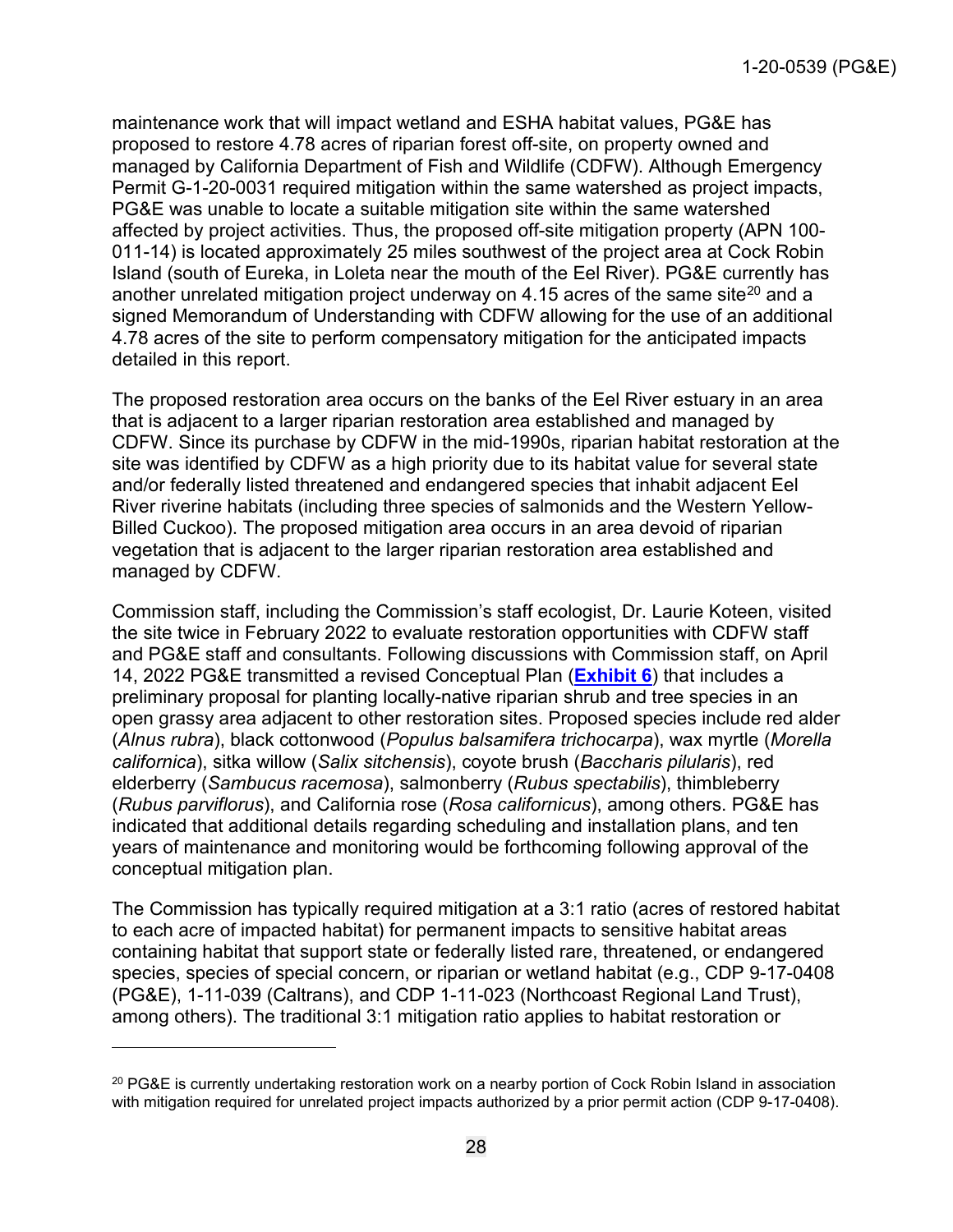creation. Established mitigation ratios for habitat restoration or replacement are important because: 1) in most cases there is a time gap with a loss of ecosystem function between the direct, indirect, or cumulative impacts to, or removal of, the respective habitat, and 2) there is uncertainty that habitat creation or restoration will be entirely successful.

PG&E proposes to mitigate for impacts occurring to approximately 4.78 acres within the 10.86-acre project area by restoring 4.78 acres of riparian habitat at Cock Robin Island, resulting in a mitigation ratio of 1:1. In this case, the Commission finds the proposed mitigation ratio is appropriate for several reasons. First, PG&E will not entirely remove any trees greater than 12 inches dbh, and no ground-disturbing activities such as excavation or removal of plant roots are proposed. Second, PG&E indicates the calculated 4.78 acres of impacted habitat overestimates the area of vegetation impacts, because portions of the work area polygons contain vegetation that does not require maintenance or will only require work on a sporadic basis. Thus, not all vegetation within the 4.78-acre calculated area would be impacted and the resulting minimum 1:1 ratio would be adequate to offset overall impacts to ESHA. Third, PG&E is proposing to maintain and monitor restoration areas for a period of ten (10) years, recognizing that restoration of riparian woodland forest will take several years to establish and mature before achieving success.

To ensure that PG&E follows through on its proposal to mitigate for habitat impacts associated with vegetation maintenance activities and to develop and implement a final Offsite Habitat Mitigation Plan that includes riparian habitat restoration and enhancement along with ten years of maintenance and monitoring of the restoration site, the Commission imposes **[Special Condition 7.](#page-12-0)** This condition requires that the applicant submit, for the review and approval of the Executive Director, a final Offsite Habitat Mitigation Plan ("Mitigation Plan") that substantially conforms with the conceptual plan for offsite habitat mitigation prepared by NCRM Inc. dated April 14, 2022, but which includes specific details for, among other things: (1) restoration of at least 4.78 acres of riparian habitat on APN 100-011-14 (owned by CA Department of Fish and Wildlife); (2) performance standards that include a minimum of 60% percent cover of native plants by year 5; (3) ten years of monitoring and maintenance; and (4) submittal of annual monitoring reports. If the final monitoring report indicates that the habitat mitigation project has been unsuccessful, in part or in whole, based on the approved goals, objectives, and success standards set forth in the approved final Mitigation Plan, the permittee shall submit a revised or supplemental plan to remediate those portions of the original plan that did not meet the approved goals, objectives, and performance standards.

To help in the establishment of vegetation, rodenticides are sometimes used to prevent rats, moles, voles, gophers, and other similar small animals from eating the newly planted saplings. Certain rodenticides, particularly those utilizing blood anticoagulant compounds such as brodifacoum, bromadiolone and diphacinone, have been found to pose significant primary and secondary risks to non-target wildlife present in urban and urban/wildland areas. As the target species are preyed upon by raptors or other environmentally sensitive predators and scavengers, these compounds can bio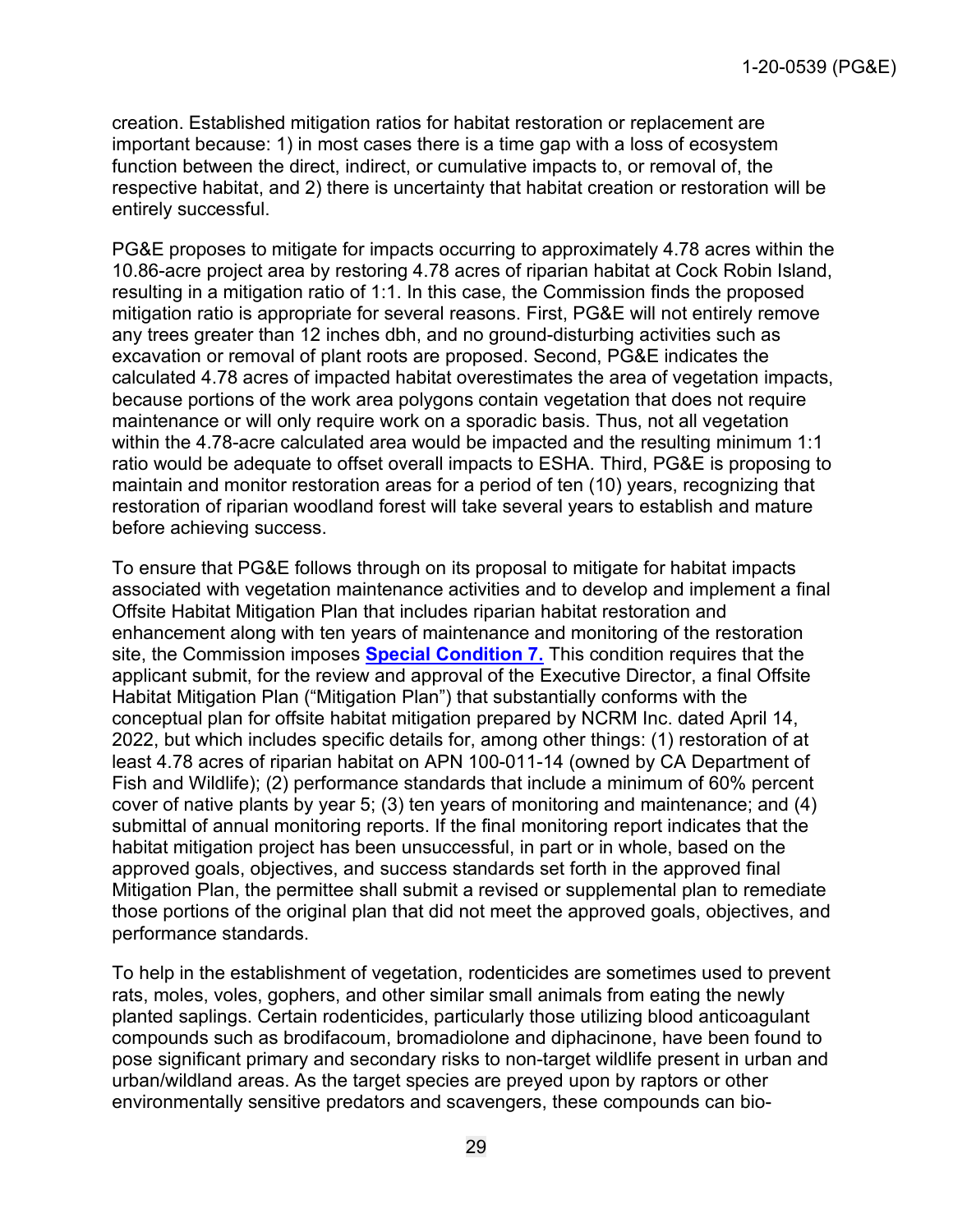accumulate in the animals that have consumed the rodents to concentrations toxic to the ingesting non-target species. Therefore, to minimize potential significant adverse impact of rodenticide use to other environmentally sensitive wildlife species, **[Special](#page-10-0) [Condition 7A\(2\)\(h\)](#page-10-0)** requires the final Mitigation Plan shall include a prohibition against the use of any rodenticides on the property. Only with mitigation to offset the anticipated impacts to ESHA could the project be found consistent with section 30240 of the Coastal Act.

#### **Conclusion**

With the proposed measures to avoid and minimize impacts to the riparian vegetation as further protected by the requirements of Special Condition Nos. 3 through 6, the repair and maintenance activities as conditioned are designed to minimize the significant disruption of habitat values in ESHA and are compatible with the continuance of the ESHA resources. Furthermore, the proposed off-site habitat mitigation discussed above, which is included as Special Condition 7, will offset any anticipated impacts to ESHA.

Therefore, the Commission finds that the proposed vegetation maintenance activities, as conditioned, are consistent with section 30240 of the Coastal Act.

# <span id="page-29-0"></span>**H. Coastal Streams and Water Quality**

Applicable Coastal Act Provisions:

**Section 30231**. The biological productivity and the quality of coastal waters, streams, wetlands, estuaries, and lakes appropriate to maintain optimum populations of marine organisms and for the protection of human health shall be maintained and, where feasible, restored through, among other means, minimizing adverse effects of waste water discharges and entrainment, controlling runoff, preventing depletion of ground water supplies and substantial interference with surface water flow, encouraging waste water reclamation, maintaining natural vegetation buffer areas that protect riparian habitats, and minimizing alteration of natural streams.

**Section 30232**. Protection against the spillage of crude oil, gas, petroleum products, or hazardous substances shall be provided in relation to any development or transportation of such materials. Effective containments and cleanup facilities and procedures shall be provided for accidental spills that do occur.

Many of the project work sites include or are located adjacent to coastal streams, sloughs, and ditches. At several of the sites, proposed vegetation removal work would occur within the banks of a watercourse. Many of the affected watercourses connect to Humboldt Bay and provide suitable habitat for rare and sensitive estuarine and anadromous fish species, including tidewater goby, longfin smelt, green sturgeon, eulachon, steelhead, and Chinook salmon. If carried out in an uncontrolled manner, the proposed vegetation clearing activities could have several adverse effects on coastal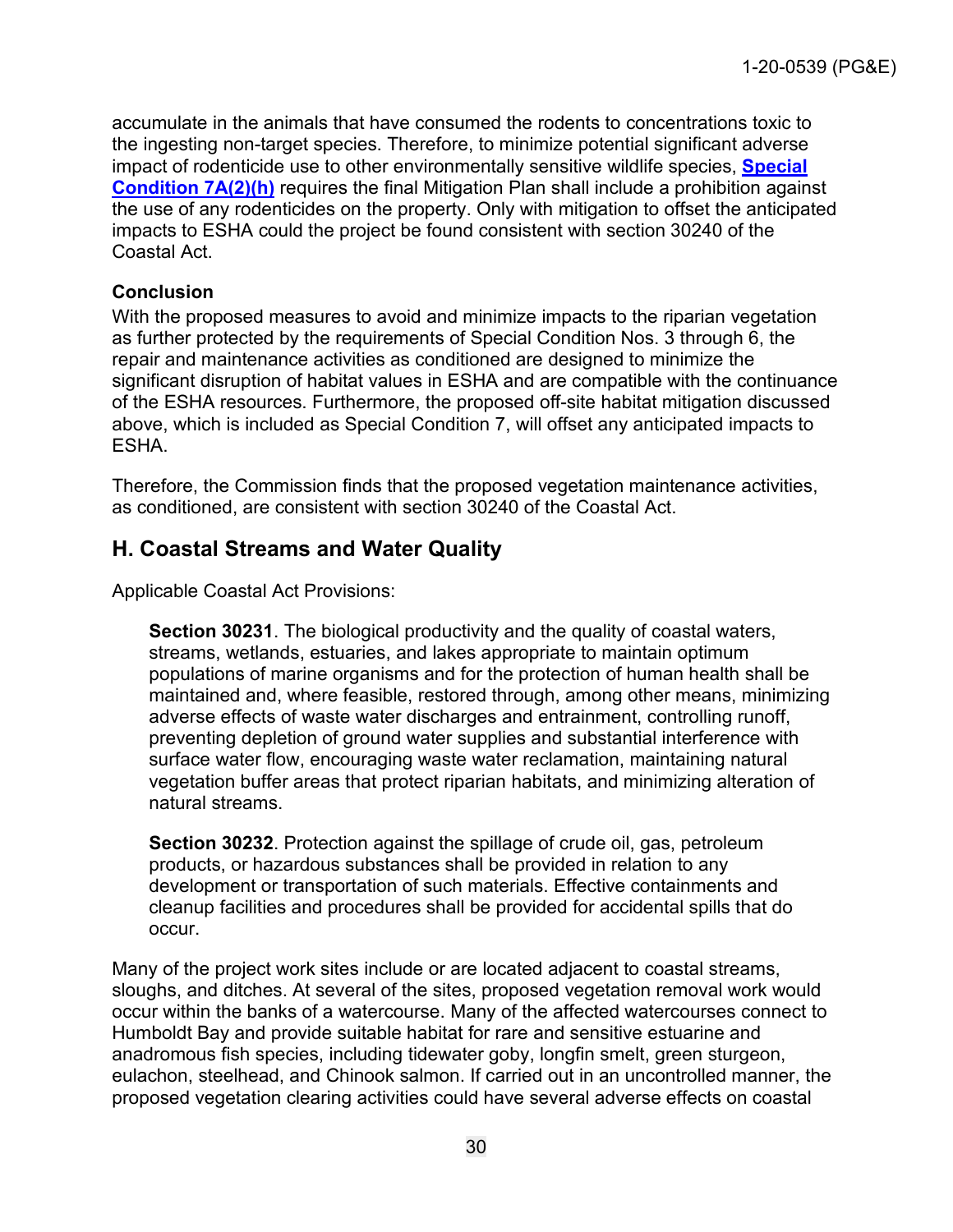streams and sensitive aquatic species, including habitat alteration from the improper disposal of cut vegetation, increased sedimentation and turbidity related to ground disturbance and erosion, and the introduction of contaminants from spills of fuel or other hazardous materials.

To incorporate feasible alternatives that minimize the potential for project-related impacts to coastal streams, watercourses and aquatic species, PG&E has proposed to implement a number of impact avoidance and minimization measures for vegetation management project sites that intersect or are adjacent to a waterway. The complete list of applicant proposed measures is provided in **[Appendix B](https://documents.coastal.ca.gov/reports/2022/6/f8a/f8a-6-2022-appendix.pdf)**; most notably, the proposed measures include: (a) prohibitions on project activities within wetted areas of a waterway and on the dragging, disposal or placement of woody debris, chipped material or other materials within the bank or channel of a waterway (e.g., AMM 4 and AMM 5); (b) limitation of work within the banks of a waterway to foot access, hand crews and manual equipment only (e.g., AMM 6), (c) prohibition on vehicles or other mechanized equipment needed for the tree pruning and removal operations from driving or operating within riparian habitat areas, (d) prohibitions on refueling vehicles and equipment (excluding chainsaws) within 250 feet of the edge of wetlands, streams, or waterways (e.g., FP-15); and (e) no herbicide use.

As previously discussed, in order to ensure that PG&E implements the various water quality protection measures as proposed, the Commission attaches Special Conditions **4(A) [through 4\(D\)](#page-5-0)**, which incorporate PG&E's proposed limitations on equipment use and vegetation removal summarized above as further detailed in [Exhibit 3](https://documents.coastal.ca.gov/reports/2022/6/f8a/f8a-6-2022-exhibits.pdf) and [Appendix](https://documents.coastal.ca.gov/reports/2022/6/f8a/f8a-6-2022-appendix.pdf)  [B](https://documents.coastal.ca.gov/reports/2022/6/f8a/f8a-6-2022-appendix.pdf)**.** Also as discussed previously, PG&E has also proposed protection against hazardous material spills and leaks related to project activities (e.g., BMP-9, BMP-11 and FP-15). Therefore, to ensure the necessary response to any spills that may occur, the Commission attaches as **[Special Condition 4E](#page-5-0)** measures PG&E has proposed to implement specific hazardous materials management and spill prevention and response measures for the project, including ensuring equipment is free of leaks, identification of all materials that will be immediately available to respond to project-related spills, possession of necessary telephone contacts for spill notifications, and others.

For the reasons described above, the Commission finds that the proposed project, as conditioned, will be carried out in a manner that is protective of marine organisms, coastal streams and water quality, and will protect against spills of hazardous substances, and is therefore consistent with Coastal Act sections 30231 and 30232.

# <span id="page-30-0"></span>**I. Archaeological Resources/ Tribal Consultation**

Coastal Act section 30244 states:

Where development would adversely impact archeological or paleontological resources as identified by the State Historic Preservation Officer, reasonable mitigation measures shall be required.

The project area lies within the traditional territory of the Wiyot tribe. At the time that Euro-Americans first made contact in this region, the Wiyot lived almost exclusively in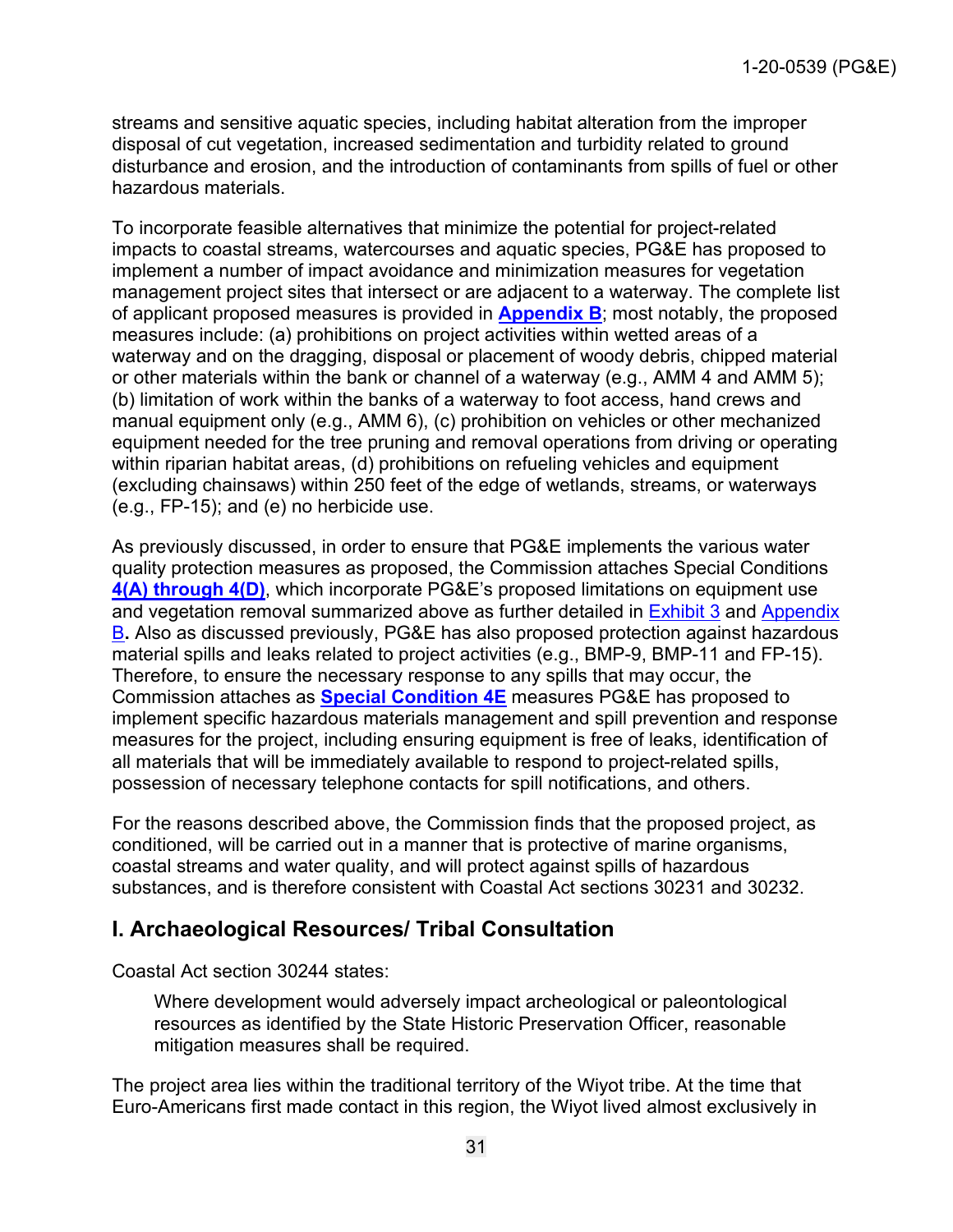villages along the protected shores of Humboldt Bay and near the mouths of the Eel and Mad Rivers. Three federally recognized Tribes in the region – the Wiyot Tribe, the Blue Lake Rancheria, and the Bear River Band of the Rohnerville Rancheria – include citizens of Wiyot ancestry that are culturally affiliated with the greater Humboldt Bay region Wiyot ethnographic area as mapped by the Tribes.

PG&E conducted a cultural resources investigation for the Areas of Potential Impact<sup>21</sup> (API), and prepared a report dated October 7, 2020. The investigation included a desktop sensitivity assessment, examination of cultural resources data from PG&E's GIS database, review of cultural resources studies from the Northwest Information Center, a Native American Heritage Commission (NAHC) Sacred Lands File search and correspondence sent on October 7, 2020 to the Tribal Historical Preservation Officers (THPOs) of the Wiyot Tribe, the Bear River Band of Rohnerville Rancheria, and the Blue Lake Rancheria.

Comments sent from the Blue Lake Rancheria THPO to PG&E via electronic mail (email) on October 15, 2020 additionally identified a significant cultural site within the project area and recommended standard Inadvertent Archaeological Discovery Protocol should be included as a condition of the CDP.

Additionally, as part of the Commission's review process, on April 22, 2022, Commission staff reached out to cultural and environmental representatives from the Wiyot Tribe, the Bear River Band of Rohnerville Rancheria, and the Blue Lake Rancheria. No written comments have been received to date other than receiving updates to contact information for tribal representatives, and the additional tribal contacts were subsequently notified of the project accordingly.

The proposed vegetation removal work will not involve any excavation or other significant ground disturbance, limiting the potential for the damage or disturbance of cultural resources. Nonetheless, PG&E has proposed to implement measures for the protection of cultural resources and human remains (**Exhibit 8**). In addition, to ensure protection of any cultural resources that may be discovered at the site during the proposed project, the Commission is including **Special Condition 8**. This special condition requires that if an area of cultural deposits is discovered during the course of the project, all project activities must cease and a qualified cultural resource specialist, in conjunction with the Wiyot Tribe, the Bear River Band of Rohnerville Rancheria, and the Blue Lake Rancheria THPOs, must analyze the significance of the find. To recommence project activities following discovery of cultural deposits, the permittee is required to submit a supplementary archaeological plan for the review and approval of the Executive Director, who will determine whether the changes are *de minimis* in nature and scope, or whether an amendment to this permit is required. Additionally, **Special Condition 8** requires PG&E to conduct a pre-project training program to

<span id="page-31-0"></span><sup>&</sup>lt;sup>21</sup> PG&E defined the API for the purposes of its cultural resources investigation as a 100-foot area around the transmission line (50 feet on either side of centerline).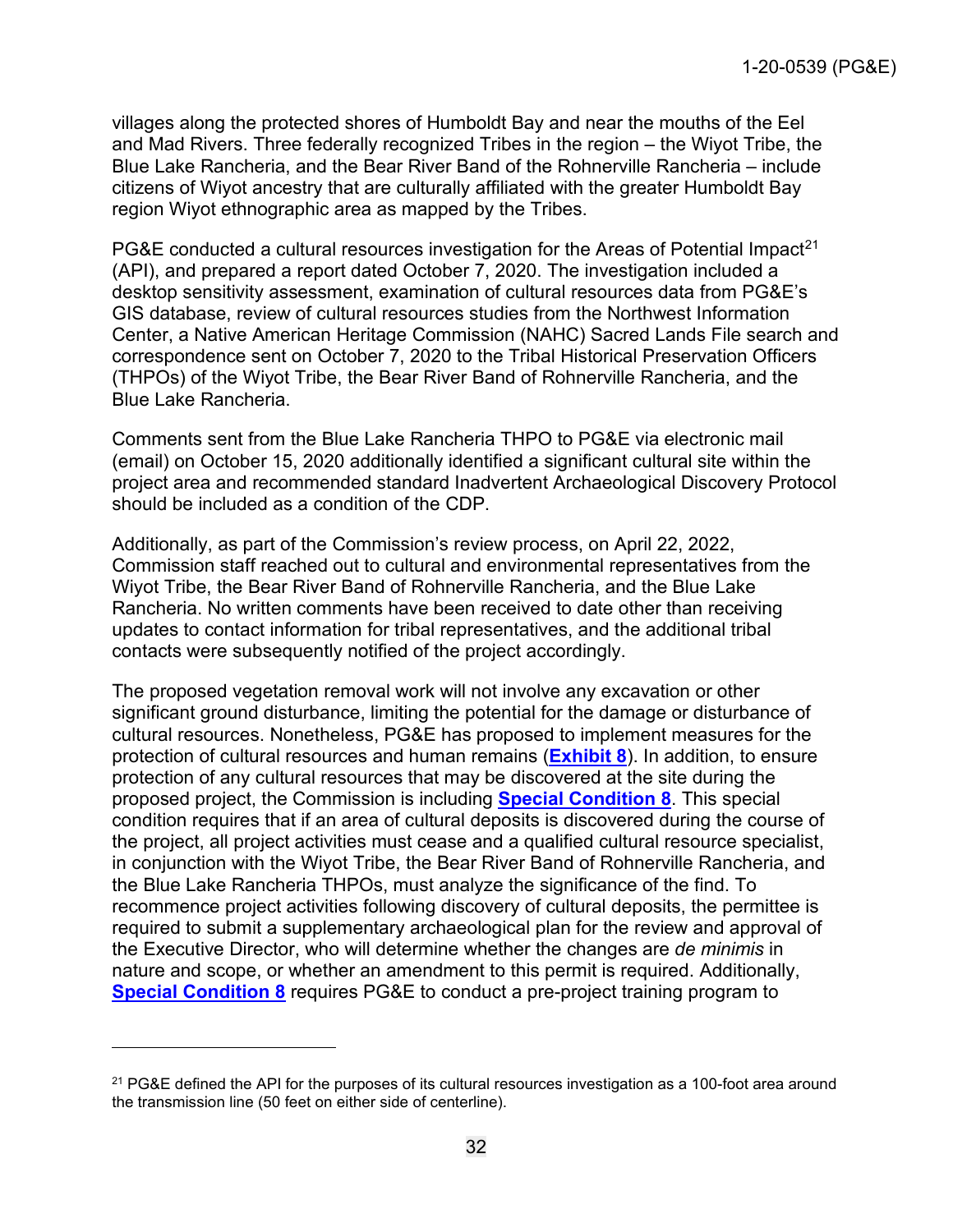educate field personnel about the potential for inadvertent discoveries of archaeological resources.

The Commission finds that with these measures in place the project will not adversely impact cultural resources and is therefore consistent with section 30244 of the Coastal Act.

# <span id="page-32-0"></span>**J. Visual Resources**

Coastal Act section 30251 states in applicable part:

The scenic and visual qualities of coastal areas shall be considered and protected as a resource of public importance. Permitted development shall be sited and designed to protect views to and along the ocean and scenic coastal areas, to minimize the alteration of natural land forms, to be visually compatible with the character of surrounding areas, and, where feasible, to restore and enhance visual quality of visually degraded areas.

Section 30251 of the Coastal Act states that the scenic and visual qualities of coastal areas shall be considered and protected as a resource of public importance, and requires in applicable part that permitted development be sited and designed to protect views to and along the ocean and scenic coastal areas, to minimize the alteration of natural land forms, and to be visually compatible with the character of surrounding areas.

The existing utility poles and lines are located east of Highway 101 in an area that is not designated as a highly scenic. However, the project sites are visible to the public travelling along the Highway 101 corridor. Except where blocked by sporadic development (such as the California Highway Patrol station and sports complex), the stretch of highway south of Samoa Blvd. provides unobstructed views to the east of rural pasture lands, riparian areas, and forests. North of Samoa Blvd., the project area is situated immediately adjacent to Highway 101 and surrounded by mature trees that screen inland views. The proposed vegetation removal is not expected to alter the visual character of the area because vegetation would be selectively removed to maintain overall composition while ensuring safety and regulatory compliance thresholds are achieved. Furthermore, within open space rural pasture lands the lines are located a minimum of 900 feet east of Highway 101 and thus views of the transmission lines are distant. As indicated previously, the project will not result in any ground disturbance, and use of access equipment such as lift trucks or bucket trucks would be temporary and visually similar to other vehicles seen travelling along the highway corridor.

Thus, the Commission finds that the project as proposed is consistent with Coastal Act section 30251.